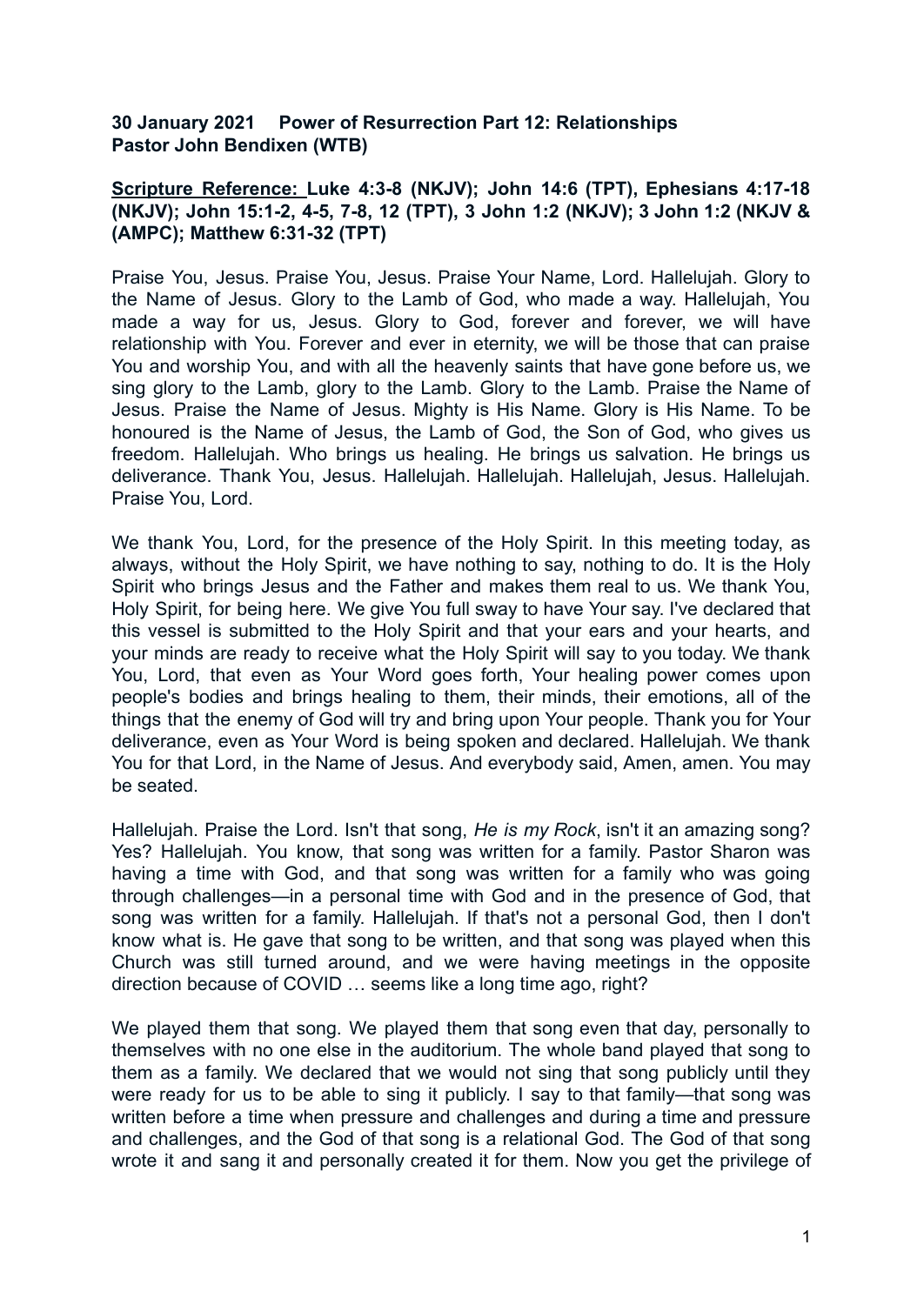sharing that song, and I say to you, as personal as that song was created for that family going through challenges, I say, take that song for yourself and run to the Rock, run to the Rock, do not run away from the Rock, run to the Rock of salvation. You need to run to the Rock. He's not running. He's not going to run after you if you don't want Him to come. You have got to run to Him. Hallelujah. Glory to God. Then we can enter boldly without shame, without guilt and any other thing holding us back. we can run to the Rock of our salvation. Hallelujah.

The messages that I've been preaching is on the Resurrection Power of Jesus. It's the same power that raised Christ from the dead, that dwells in you. It is the same power that raised Jesus, that God the Father used His power to raise Him up from a position of restoration because of a price that He paid for us, for our sins. Hallelujah. Praise the Lord.

So, the Power of Resurrection, that power that raised Jesus from the dead, lives in you. He will raise you up with that same Power of Resurrection. He will raise you from wherever you have not found that place of intimacy with God, or freedom or things that might be oppressing you or holding you back, and you are not experiencing the life of God. The Resurrection Power of Christ Jesus, that same power that raised Him from the dead, can transform you from the place of being as dead to being as alive. So, whatever your circumstances might seem to be as dead, you can be as alive. This is good news, Church. This is good news.

I hadn't intended to share it, but when I was in the front row, as we were worshipping, the Lord just directed me to this. I want to just share this with you, Jesus was baptised in water by John the Baptist, and when He came up out of the water, the Holy Spirit came upon Him. God spoke to Him from heaven and said, "This is My beloved Son in whom I'm well pleased." He goes, and He is led by the Holy Spirit into the wilderness, and the scripture says, *"*Then, Jesus, filled with the Holy Spirit, returned from the Jordan and was led by the Spirit into the wilderness." He was led by the Spirit into the wilderness. Sometimes, by the leading of the Holy Spirit, He will take you, and He will lead you to places, and you just have to follow the leading. Where you end up may not be where you think you should be, but where you end up is where God wants you to be. Otherwise, He wouldn't lead you.

I'm not going to speak to you about a wilderness experience because the Holy Spirit was leading Jesus. He was leading Jesus, and it just happened to be that He was in a wilderness, being tempted for forty days by the devil. He wasn't in the wilderness for forty days without temptation, the Bible says, being tempted for forty days by the devil. In those days, he ate nothing and afterwards, when they had ended, He was hungry, and the devil said to Him.

I ask you, "Is this a personal confrontation?" This is very personal. It doesn't matter what happened in the previous forty days. This is a face to face confrontation. And the Devil said to Him, **"If you are the Son of God." (Luke 4:3 NKJV)** What was the last word God spoke to Him? "This is My Son, in whom I'm well pleased." What is the next word that the devil says to Him? **"If you are the Son of God." (Luke 4:3 NKJV)**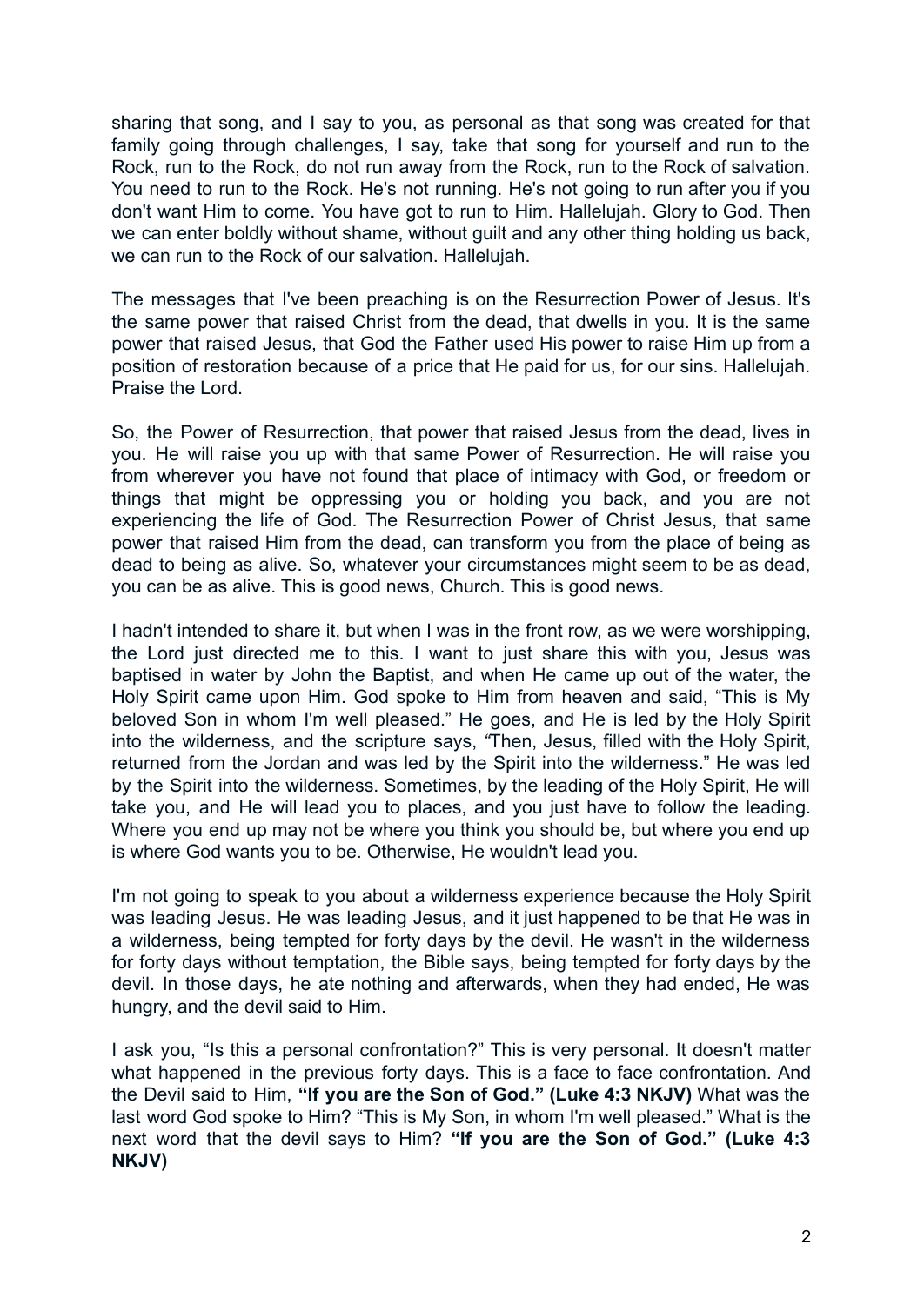Let me tell you, the temptation that the devil brings is not subtle. Everything that God wants you to have in your life, he's going to question it directly, and he's going to question it in your mind. He's going to question it in your soul. He's going to question it through people around you. He's going to question through circumstances. He has no creative ability other than to bring temptation and manipulation to you, to try and deceive you into making a choice that is outside of the will of God. He will use the very words that God spoke to you directly for your future and your purpose. He will use those very words to derail you if he can because that's what he did with Adam and Eve. He comes immediately, with the same thing that got the first Adam. He comes to the second Adam.

**<sup>3</sup> "If You are the Son of God, command this stone to become bread." <sup>4</sup> But Jesus answered him,** face to face, personal confrontation. **Jesus answered him saying, "It is written, 'Man shall not live by bread alone, but by every word of God' " (Luke 4:3-4 NKJV).** You cannot live by bread alone. You have to live by every word of God. If you are living your life for bread, then you need to change your idea about how you live your life because your life is not about bread. Your life is about the Word of God. And so, he couldn't get him. He didn't change the rock or the stone into bread. So, he goes moves on to the next temptation.

**<sup>5</sup> Then the devil, taking Him up on a high mountain, showed Him all the kingdoms of the world in a moment of time. <sup>6</sup> And the devil said to Him, "All this authority I will give You, and their glory;** of what? **All the kingdoms of the world (Luke 4:5-6 NKJV)** Hold on a minute. What did the devil tempt Jesus with first? If you are the Son of God. He was not trying to distort the truth. He was just questioning the truth. He actually recognised the truth and then posed a question based on the truth. Do you see that? Without the truth coming from God that said, *"This is My beloved Son in whom I'm well pleased."* If that word wasn't spoken, He couldn't have come, if you are the Son of God, with a direct temptation based on truth. Yes?

So, the next temptation, he **showed Him all the kingdoms of the world in a moment,** that means in a spirit, in a space and time of the Spirit, Jesus and the enemy of God, in the spirit realm could see all the kingdoms of the world in a moment. **<sup>6</sup> And the devil said to Him, "All this authority I will give You, and their glory; for** *this* **has been delivered to me, and I give it to whomever I wish. <sup>7</sup> Therefore, if You will worship before me, all will be Yours." (Luke 4:6-7 NKJV)** Who delivered the kingdoms of the world to the devil? Adam, that's who delivered all the kingdoms of the world. So, did he have the right to say, "The kingdoms of the world are under my authority?" They were within the scope of his authority, and he said, "I will give them to you, and all the glory of it if you will worship me, all will be yours." **<sup>8</sup> And Jesus answered and said to him, "Get behind Me, Satan! For it is written, 'You shall worship the Lord your God, and Him only you shall serve.' " (Luke 4:8 NKJV)**

You know, he came to Him with His purpose. What was the Son of man coming to do? He was coming to defeat the devil so that he no longer had all authority over the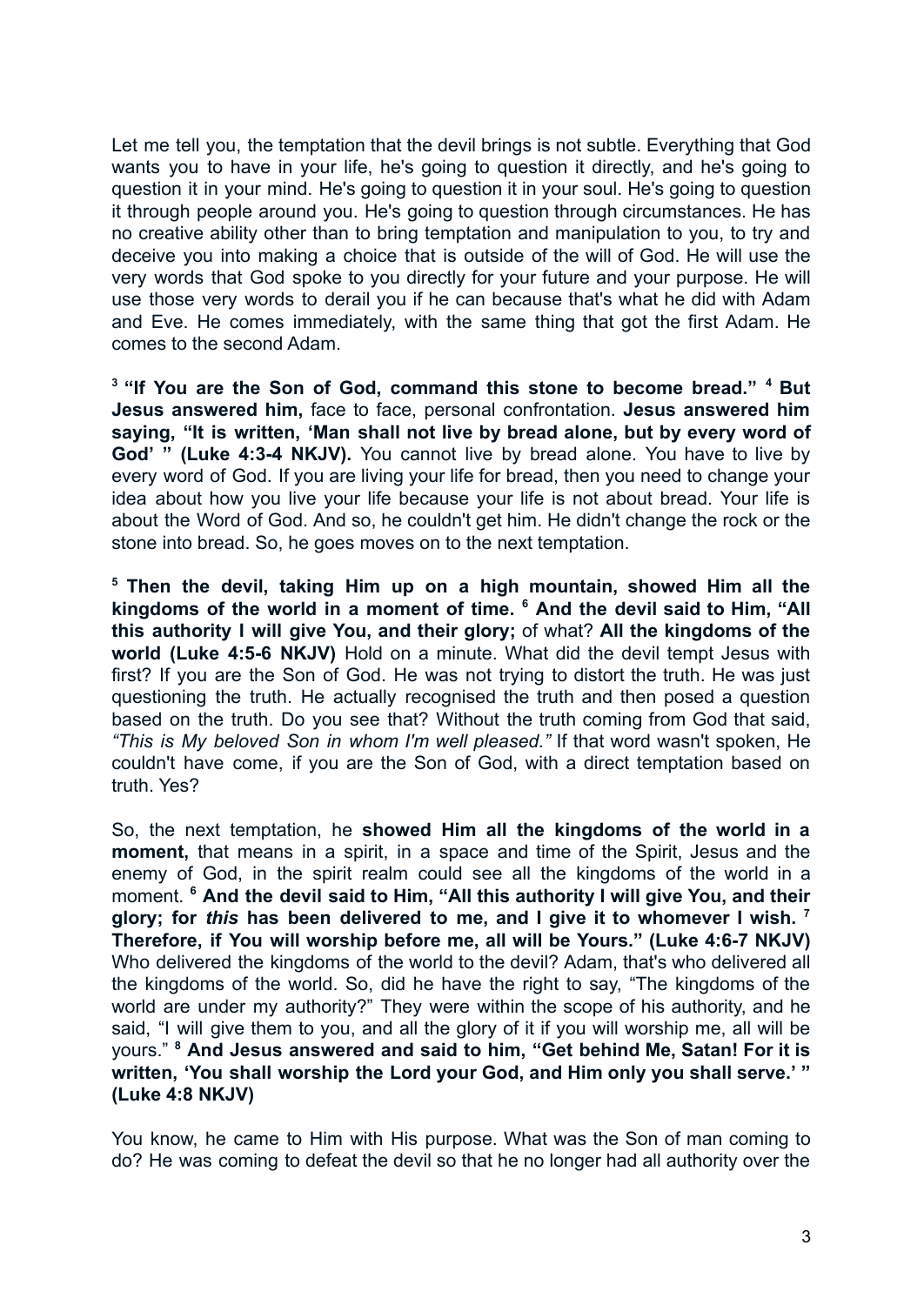kingdoms of the world. The very purpose Jesus came for, the enemy is now going after His purpose, "If you are the Son of God, and the reason you came, if you will worship me." This is a very, very personal confrontation. This is between Jesus and the devil. This is a personal confrontation. I know that there are men and women around the world, spiritual men and women around the world, that have been declaring this, that "COVID isn't just an attack on humanity for one nation to try and get dominance over other nations; this is an attack of the enemy against the church of the Lord, Jesus Christ and all the people of the earth; because he wants them to bow to his authority.

So, this whole thing has tried to slow the church down, has tried to separate people from each other, has tried to isolate people; marriages, children from parents, people around the world, friends, business colleagues; people that had jobs before, no longer have jobs, people that could rely on income, they can't rely on that income anymore. Let me tell you, the enemy of God is coming after your life personally. This is not a time to lie down and play dead. Neither is it a time to be separated from the very life connection that God has given you; it's the church, it's Jesus, it's the Holy Spirit.

John 14 verse 6 in the Passion Translation says, **" <sup>6</sup> Jesus explained, "I am the Way, I am the Truth, and I am the Life. No one comes next to the Father except through** *union with me.* **(John 14:6 TPT)**

What happened in Matthew? The enemy of God was saying: "Bow down and worship me, and I'll give you the kingdoms of the earth." What does Jesus say? He says, "Come to me, let's have a relationship. If you and I have a relationship, you have one with the Father, you have one with the Holy Spirit; and if you have a relationship, there is nothing that you can't ask."

I'm going to remind you, from what I said last week, ⁶ **To know me is to know my Father too. (John 14:6 TPT)** I said last week in Ephesians chapter 4, and I'm not going to go through the whole scripture, but chapter 4 verse 17 says that; <sup>17</sup> you **should no longer walk as everyone else in the world walks. (Ephesians 4:17 NKJV)** Why? Why should you no longer walk like everyone else in the world walks?

Because everyone else in the world—the enemy of God, keeps giving them a vision that is unattainable, "I'll give you the kingdoms of the earth, and I'll give you the glory if you'll bow down and give me your energy." Okay, let's back up a second; what's the most valuable currency, because I'm going to talk about investment later in the service, but let me ask you, what is the most valuable currency you have as a human being?

Some people might be tempted to say time; it's not time. Your most valuable currency is not money; it's energy. The most valuable currency that you have is not your talent; it's not your intelligence. Without energy, it doesn't matter how much talent you have; it doesn't matter how much intelligence you have, it doesn't matter how gifted you are, it doesn't matter how many connections you have; without energy you can do nothing. Right?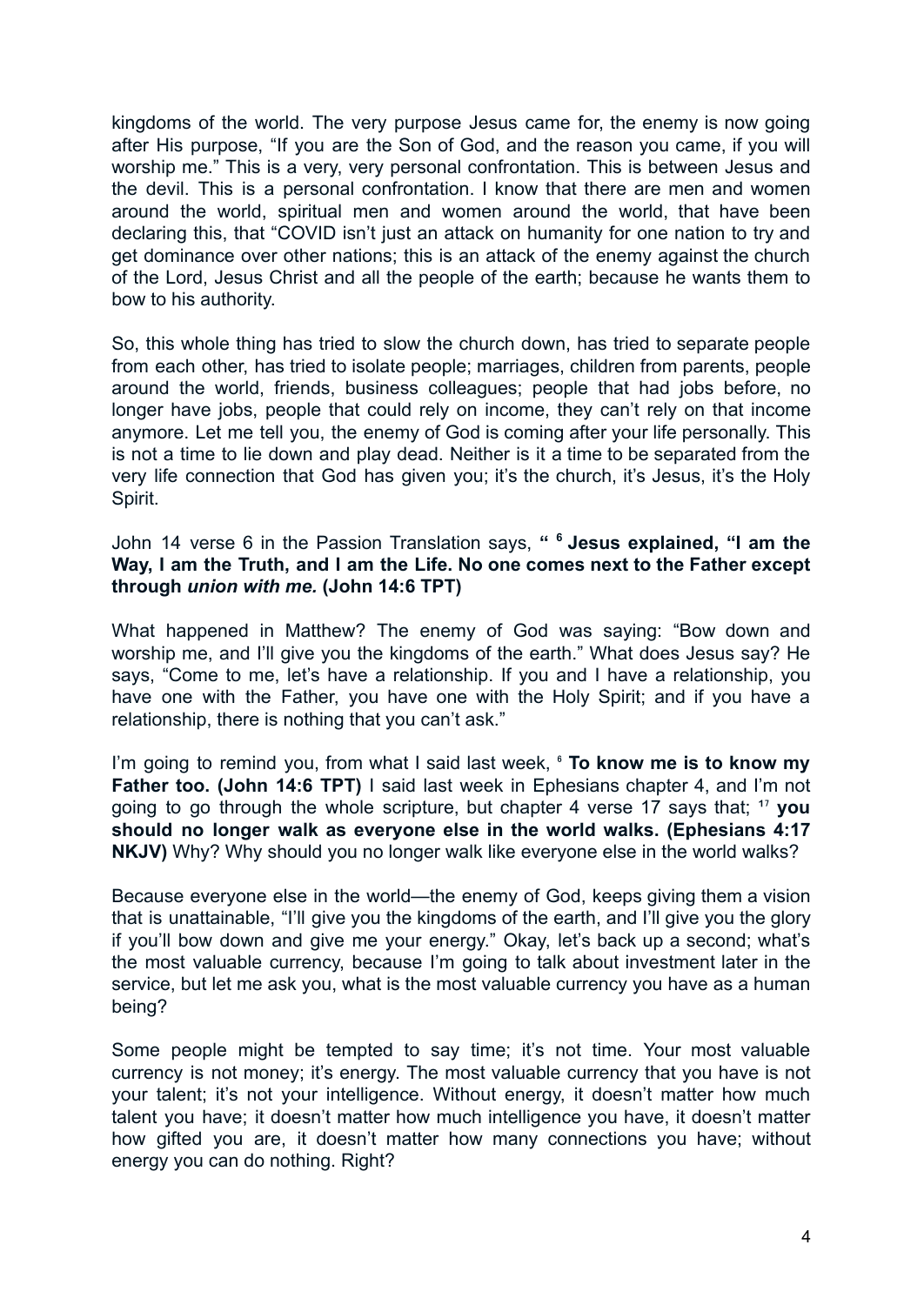So, let's just be clear about what happened when the enemy came into the world with a virus. What was the virus designed to do? Sap your energy. If he'd sapped all the energy of all of the people on the earth, he saps the energy out of the economy. He gives energy to governments that can control. So, you'll see when I come back, and I use this example for you when we talk about currency—[*Pastor John points to visual tools].* Well, let's start with it right now. *[Pastor John picks up washer]* Let's assume that these little washers here, they can equal anything that you want them to equal, but let's say for a moment that it's your most valuable currency. It's your energy.

This jar here *[Pastor John points to left jar]*, can I have those wheels up on the board, please? This jar on the left-hand side is Self-oneness, and so every time you take a currency, and you say, "I'm going to serve myself", I'm going to put it in the left-hand jar *[Pastor John drops a washer in the self-oneness jar]*.

Every time you say, "I'm going to worship God, and I'm going to give time to my assignment, and I'm going to do it through the Ecclesia, the church", you take your energy currency, and you put it in this jar *[Pastor John drops a washer in the God-oneness jar]* and I've put these two jars directly apart from each other so that you can see what happens. All right?

So, **¹**⁷ **you should no longer walk as the rest of the Gentiles walk, in the futility of their mind, ¹**⁸ **having their understanding darkened, … (Ephesians 4:17-18 NKJV.)** Why is their understanding darkened? Why can't they see? Because they're chasing after the kingdoms of this world and the glory that comes with achievement. Yes? So, where do they put their currency when you chase after the stuff that the world's got? " I'm going to chase, tomorrow I'm going to chase money. I'm going to go to work, and I'm going to chase money."*[Pastor John drops a washer in the self-oneness jar]* Do you agree?

"I'm going to think very much about how I can improve my performance so that I can get a promotion." *[Pastor John drops a washer in the self-oneness jar]* "I'm going to think about how I can spend the next bonus cheque that I get, or the next amount of money that's going to come into my life, maybe I'll buy myself a new something because it'll give me some fun and some pleasure." *[Pastor John drops a washer in the self-oneness jar]* Futility of your mind, darkness, no understanding. "I've got to chase these things."

**¹**⁸ **… alienated from the life of God, …** okay, so this morning I'm going to wake up, when I wake up tomorrow morning I'm just going to get up and plan my day without really thinking about what God has assigned for my day; I'm going to plan it the way I plan it. *[Pastor John drops a washer in the self-oneness jar]* Okay, you'll see later, because if you've got currency, you've got one of two ways of using currency; either you're going to invest it, or you're going to spend it. So, **¹**⁸ **… because of the ignorance that is in them, … (Ephesians 4:18 NKJV.)**their ignorance, that means they just go about life like everybody else goes about life.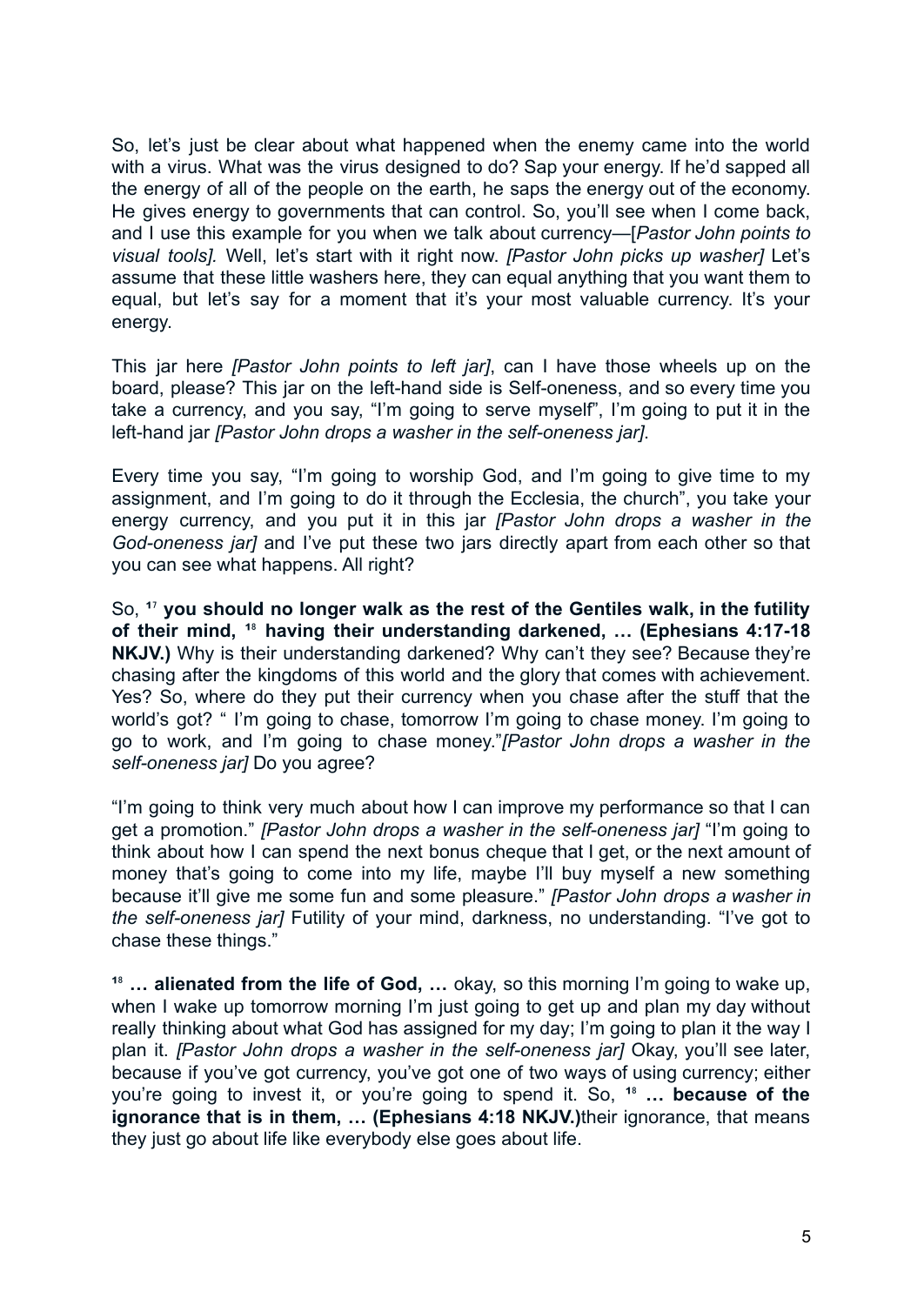"Okay, I'll tell you what I'm going to do. I'm going to switch on the radio and listen to *We are the champions*." *[Pastor John drops a washer in the self-oneness jar]* "This guy in front of me, he just pulled in front of me and he just almost pushed me off the road, this taxi", and I just jumped on my hooter, right? And I show him the fist. Let's just keep it at that. You will agree that that took energy? More energy than you should be giving, right? *[Pastor John drops a washer in the self-oneness jar]*

I get to the office, then I'm walking around the office, and I'm walking in the ignorance that is in the rest of the world, blindness in my heart, and I'm past feeling. When I get there. I go to the coffee station, and at the coffee station, there's two people talking, and they're talking about someone in the office. They're talking about the boss and how bad the boss is. They don't have a very good relationship with the boss, and he's just a *Moegoe*, right? That's a good South-African word for being a jerk, right?

It's their opinion, you also don't like the boss, so your opinion…energy *[Pastor John drops a washer in the self-oneness jar]*, and the next minute you get back, and you've got a few minutes before work starts so you go into your bank account and you check on your bank account because you're tight. So, you go to check on your bank account, and you say, "Joh, I don't know what I'm going to do this month", and that whole thing of speaking the words, worrying in your mind. Maybe you phone your wife and say," Don't spend any more money because we've got no money until the end of the month."

Maybe you say, "Well, I'm not sure that I can afford a tithe to the church this month, so wifey, we're not going to do that either." *[Pastor John drops a washer in the self-oneness jar]* "Anyway, you know what, I heard the pastor preach on Sunday, and he said we must not worry too much, and we should really just ask the Lord. So, Lord, please, will You help me with my money?" I'm going to give this one; it's a good conversation. It's not necessarily doctrinally correct, but it's a good conversation. *[Pastor John drops a washer in the God-oneness jar]* But, is it done out of fear, or is it done out of faith? *[Pastor John drops a washer in the self-oneness jar]*

So, then, you remember what the pastor said on Sunday, he said: "Be renewed in the spirit of your mind, put on the new man which was created according to God." "You know what, I've got to switch off this bank account, and I'm going to tell it, it doesn't own me, and I'm going to speak to it and say be full of money in Jesus' name." I'm going to give you two (washers) for that. *[Pastor John drops a washer in the God-oneness jar]* Hallelujah.

Let me tell you that this that I'm doing here and the way you live your life, you can't get free of this investment currency activity on your own. So then you say, "Oh, I remember the Pastor said I'm part of the Ecclesia." So, I don't quite know how to rule over this money lack that I have in my bank account. I don't know how to rule over it. So, why don't I phone my brother in the Lord, one of the friends in the church, and say to him, "Listen, I'm under financial attack, pray with me."

When you phone him, you begin the conversation, "Hey, Boet, listen; I'm struggling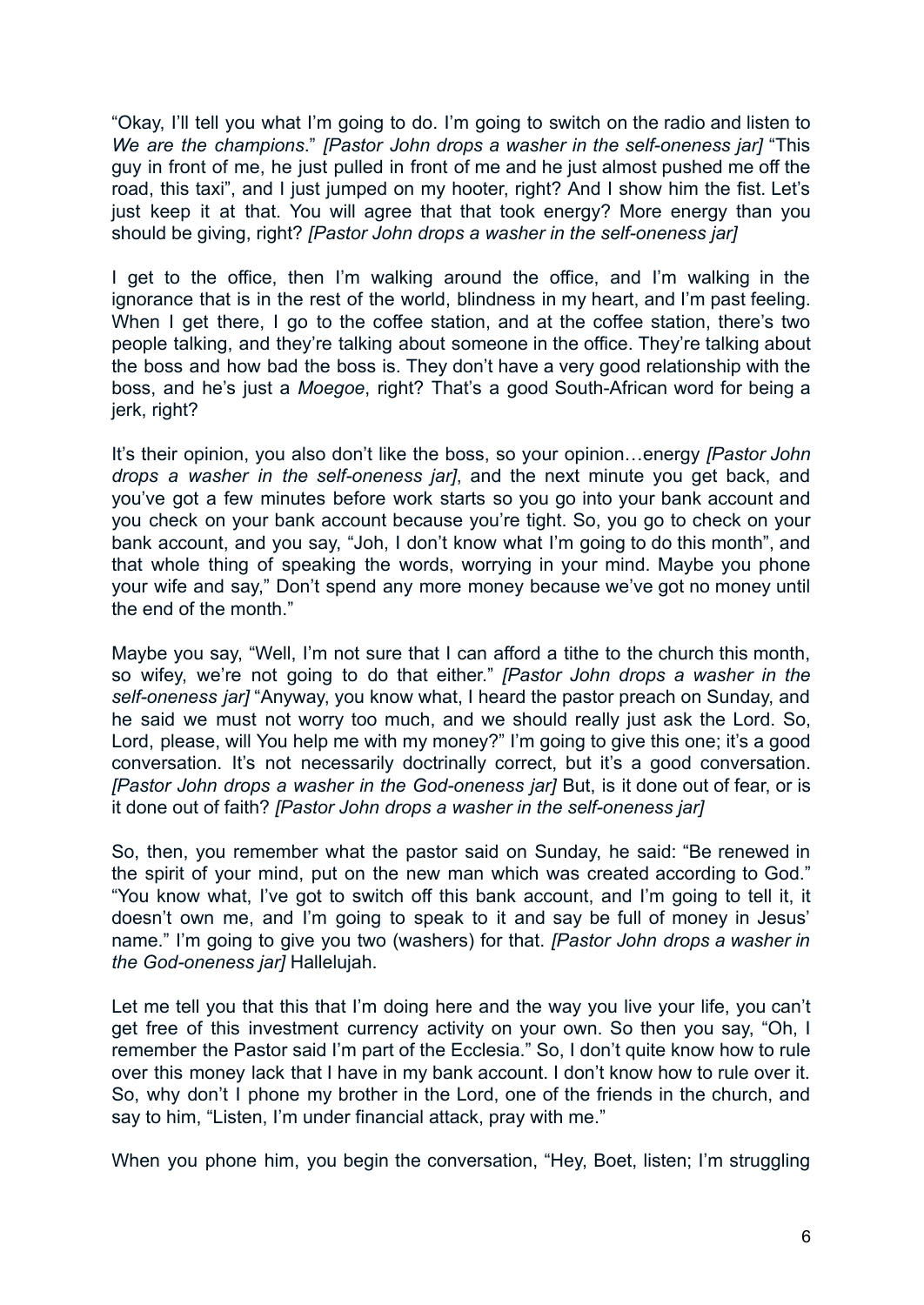this month." [*Makes buzzer sound*] Wrong words. Because I don't know what I'm going to do if I don't have a breakthrough *[Pastor John drops a washer in the self-oneness jar]*, but listen, if you'll pray with me and get into agreement with me, I believe that the Lord's going to come through with me." I don't know if you're in fear or faith, but I'll agree with you anyway. I'll put it into this one. *[Pastor John drops a washer in the God-oneness jar]*

Put the phone down, say, "Okay, I'm going to start my day now; the boss is going to walk in any minute. Jis, that boss, hey; If he even knew what I was struggling with, he would give me an increase immediately. What have you just done? Put your trust in? Man. *[Pastor John drops a washer in the self-oneness jar]*

So, I say to you, John chapter 15 verse 1 says, this is the Passion Translation **<sup>1</sup>"I am a true sprouting vine,** In other words, I'm bearing fruit. This is Jesus, **and the farmer who tends the vine is my Father. (John 15:1 TPT)** I'm just going to jump into different parts of Scripture verse 2 **… every fruitful branch to yield a greater harvest. (John 15:2 TPT)** What does he want from you? Yield a greater harvest. Of what? Union with Him. So verse 4 says **<sup>4</sup> So you must remain in life-union with me, for I remain in life-union with you. (John 15:4 TPT)** So, it doesn't matter what COVID did to your bank, to your savings. It doesn't matter what COVID might have done to your job. It doesn't matter what other circumstances in life, other people, other relationships, other stuff that's happened to you, it doesn't matter what's happened there. Remain in life union with Him—life union.

So, that means we are uni; we are one. You remain in oneness with Him as opposed to self-oneness. Because we are so complete in our self-oneness in the way we live life between body, soul and spirit. The concept of being in union with Jesus who you can't see, touch or feel, who doesn't, you don't know that he's actually even hearing you. The oneness is an act of faith in itself, and so if you do that, and you act in faith, you are already improving your ability to bear fruit rather than in fear.

Verse 5, the end of verse five, says, … **but when you live separated from me you are powerless. (John 15:5 TPT)** Can everybody just say that word with me? Say, "Powerless". Say it again. "Powerless." If you have no union with God, you are powerless. You have no power to change anything in yourself or around you. You are powerless.

Oh, Pastor John, I don't think I am powerless. I have a strong will, and I'm able and capable of achieving a lot. So I don't think I'm powerless. You've just proved how powerless you are because you've just proved how self-oneness you are with yourself that you think you've got power. You've just proved what the devil wants you to think about yourself. So, I can conquer the kingdoms of the earth, and I can have the glory for myself.

I've heard Brother Jerry say it many times. I've heard brother Jesse say it many times. I've had many people say, "There is no such thing as a self-made man." If you think you're a self-made man, it just shows that you are futile in your mind, you are ignorant, and you're blind because there is nothing. How did you become self? You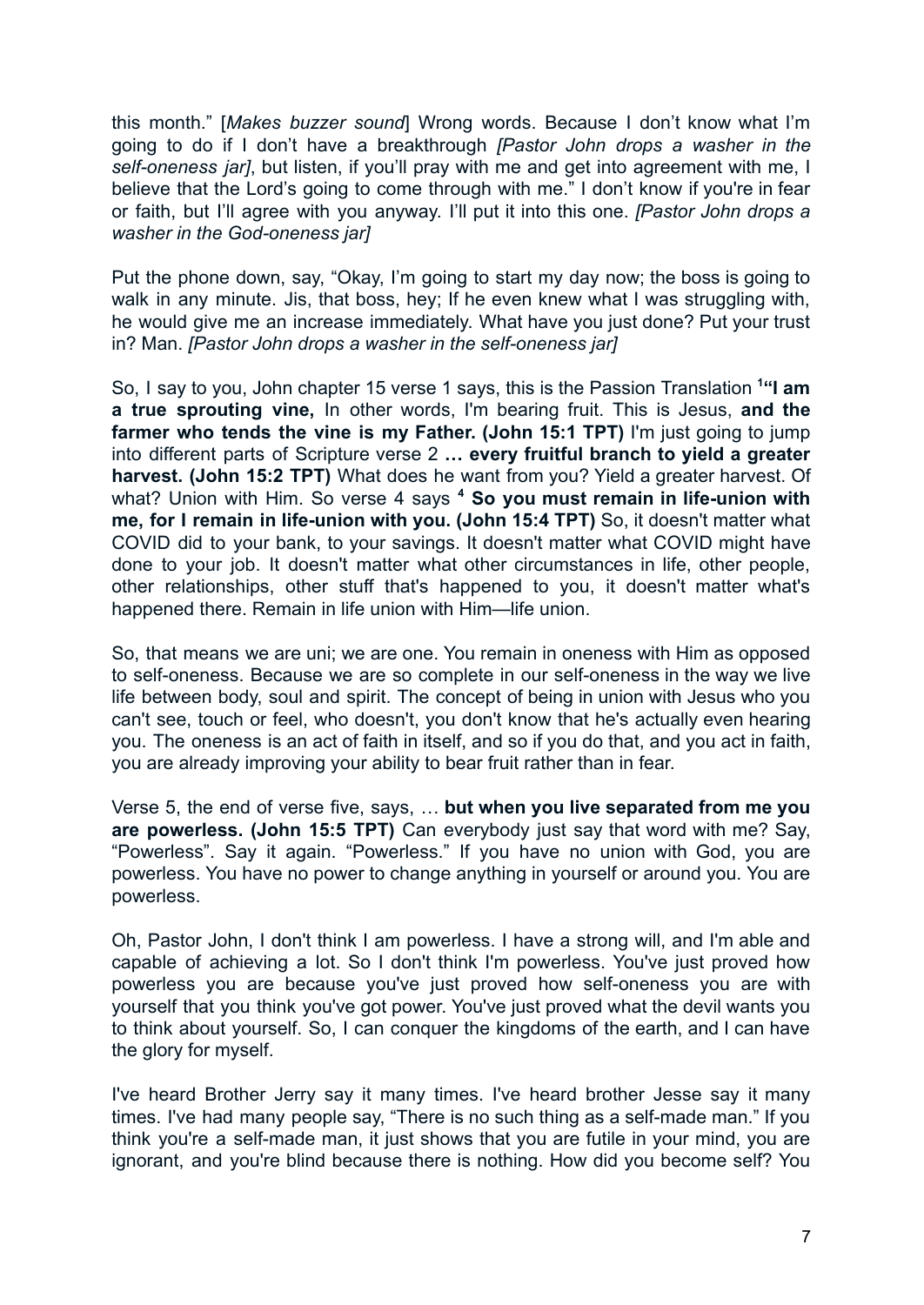wouldn't be self if you weren't born by God, who gave you life. So, anything you do after you were born, you can't say you're a self-made man. You may think so because of your choice of where you want to spend your currency, but actually, you're not a self-made man because you don't have the right to be self unless God gave it to you.

Number one, and number two, if you've used the talents and the gifts and all of the strong will that you've developed, purposeful, direct energy currency that you know how to spend it. Well, if you're spending it on doing things for yourself, you've just proved once again. That's why the Bible says you can't speak against the truth but only for the truth because everything you actually do is proving that God is true.

Verse 7, **<sup>7</sup> But if you live in life-union with me and if my words live powerfully within you—then you can ask whatever you desire and it will be done. (John 15:7 TPT)** The key thing is here; you can ask God anything if you're in union with Him. Why? Because if you're in union with Him, what He is, comes through to you spiritually, Spirit to spirit and then what comes from your spirit into your soul is from His, your union. It's not for what you think you want.

So then, **<sup>8</sup> When your lives bear abundant fruit, you demonstrate that you are my mature disciples who glorify my Father! (John 15:8 TPT)** The whole point of asking Him whatever you want is because you ask Him what He wants you to ask. You ask Him what He wants you to ask and when He answers, and He gives it to you, then the Father is glorified because it becomes evident you're asking according to His will. It becomes evident that you are a disciple living according to His will and so because you ask because you're a disciple He grants it and the Father is glorified.

So then, now, this next Tuesday, you need to be online in prayer with us. There's no prayer here in the auditorium, but we're going to do a live online prayer. Why? Because we got a very special prayer meeting, we're going to have. We are going away with the new, with all the people the MiXchangers. We are going away for the next four or five days, and we are going to go and spend time in the Word and have some fun and begin to seek the face of God together. So, Tuesday evening, we will be bringing you a live prayer meeting with all of us in a very beautiful setting called Clarence. If you just behave yourself this morning and say, "Amen, Pastor John," we might just show you the Clarence mountains right before we go into prayer. Hallelujah. Praise the Lord.

Well, hey, I'm going to come to prayer. *[Pastor John puts another washer into the God-oneness jar]* Hallelujah. Also might give you another one for that—[*Pastor John puts another washer into the God-oneness jar]*. Praise Jesus. Verse 12 says **<sup>12</sup> "So this is my command: Love each other deeply, as much as I have loved you. (John 15:12 TPT)** Why would God? Why would Jesus give his disciples an instruction, love each other deeply as much as I love you?

Because if you love each other deeply, it's the love of God that begins to flow from you to each other, and that deep love has the ability to reflect and release the power of resurrection. So the love of God that is released to you, through me from you to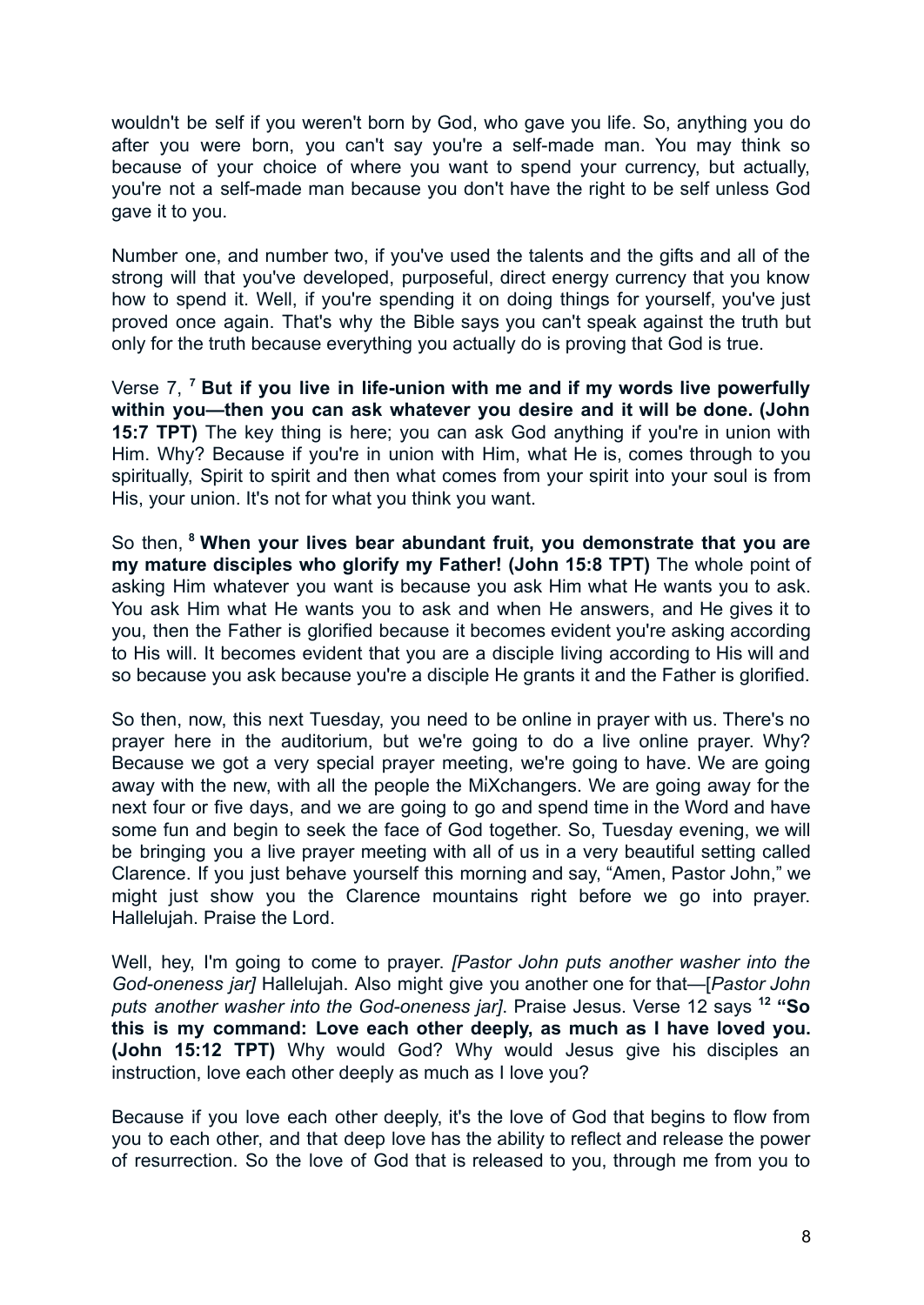each other. It begins to reveal the glory of God and the fruit that you are bearing by saying, "I'm following God, I'm in union with Him, and I'm serving Him, and my words are in alignment with Him, and I'm in union with Him." When I see it in you, it encourages me to be like you because I see Christ in you.

I see, "Hey, I see you walking in faith in a level in finances where I don't have that victory over my finances." "Well, hang around my words, hang around the way that God has done this for a bit, and then it'll come to you." Amen. It's just a fact. This is just absolutely a fact that who you hang around with is what you're going to be. So, if you hang around people that are speaking the Bible all the time, that are wanting to follow Jesus all the time, and that are wanting to have the will of God all the time, you're going to be in a good place. I will *sommer* give you one of those just because you want to. *[Pastor John puts another washer into the God-oneness jar]* That's a free token there. Praise the Lord.

Well, Pastor John, you know, what you're talking about is quite a high standard of living because if you live in union with Jesus, it means you have to get up in the day, and the first thing you got to think about is Jesus, not the rest of the plans that you have for the day. Yes. You got to first think about Jesus and Pastor John; what you're talking about is going to be thinking about Jesus all day long. Yes. Not only that, but I must be so interconnected with Him that all the words that I'm speaking, I got to watch what I say.

Well, you know, I don't. Did you see that? Did you see the way that that person spoke to me? The way that person spoke to me? I mean, I felt really bad. I don't know that I can ever greet that person again because of the way they spoke to me. *[Pastor John puts another washer into the self-oneness jar]* Agreed. In fact, this is so bad I phoned a friend. I want to tell you about so and so in the church and how they spoke to me. *[Pastor John puts another washer into the self-oneness jar.]* That friend gets into agreement with you, and you get into agreement with that friend about the stuff that's going on between people. *[Pastor John puts another washer into the self-oneness jar]* Then when you get off the phone, you're so angry all over again, you phone another friend.

Let me tell you, what I'm telling you, really happens in the church. This is not something that I'm telling you that doesn't happen in the church. This is a very serious thing—[*Pastor John puts another washer into the self-oneness jar].* Then when you get home, you know you have got words to say about your boss. You got words to say about the fact they don't pay you enough. You got words to say about your budget. You got words to say—so many words about so many things. I don't know if I have enough in my hands here. Now you're mad with your wife; you're mad with your kids. You don't want to, just leave me alone. I want to watch TV. Or worse, you go and find solace in some other substance—[*Pastor John puts lots of washers into the self-oneness jar].* I don't think I'll talk to God. No, because who can trust God anyway? I'd rather trust my oneness of myself because I can think for myself and know what the outcome is if I act on what I'm thinking and I'm passionate about it, and I know that I've gone strong enough to get this done. I rather trust myself.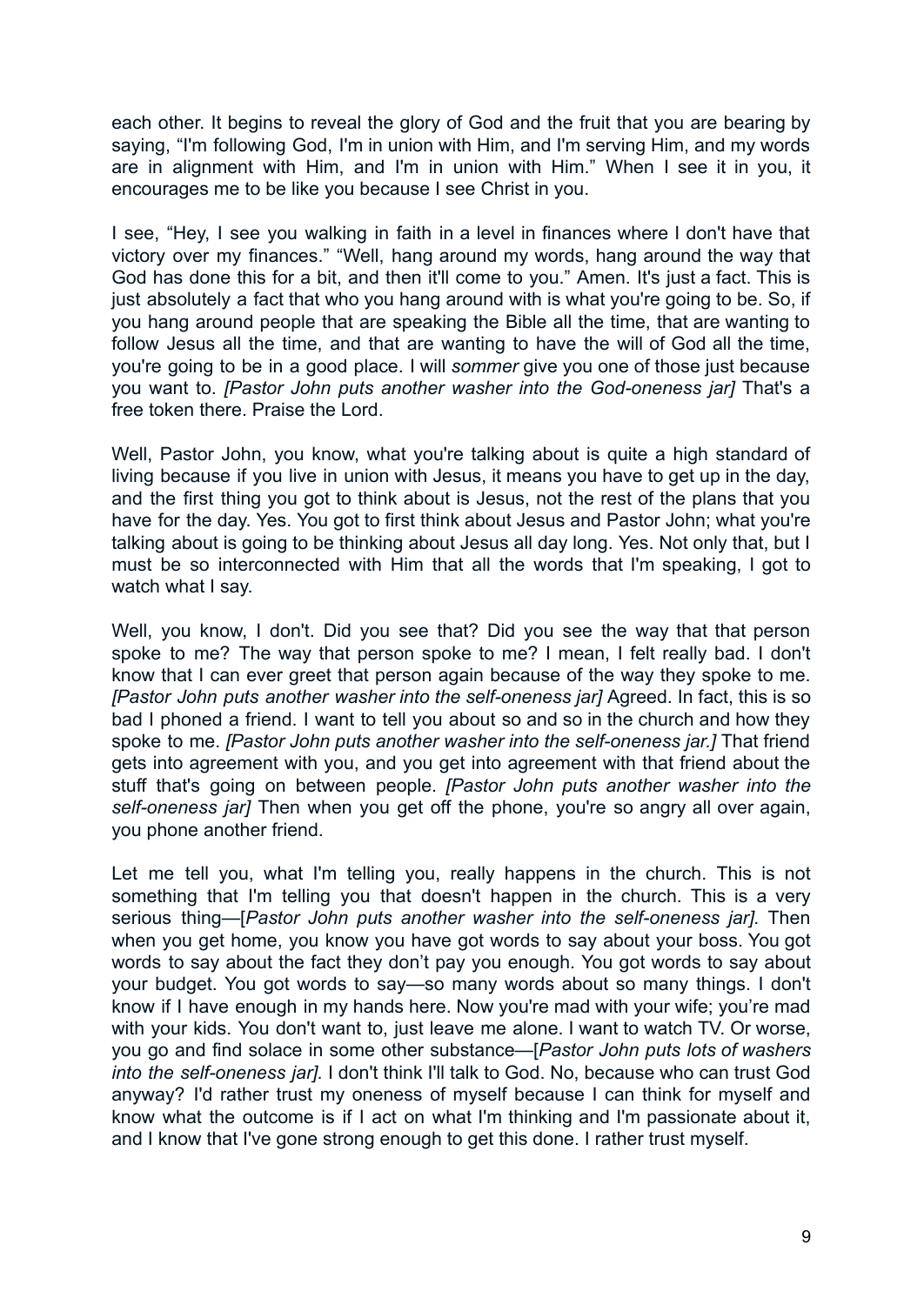That's a whole lot of oneness right there—[*Pastor John puts lots of washers into the self-oneness jar].* So, you go to bed that night, and you're all mad with the world. Yes? I'll just give you one for madness *[Pastor John puts one washer into the self-oneness jar].* But you wake up in the morning, and in the morning you go to the Lord, and you say, "Lord, I'm so sorry, I said what I said yesterday. I'm so sorry; I behaved the way that I behaved. Really, I want to do the best that I can for You, and I am really sorry." So, I'll give you a whole bunch for that—[*Pastor John puts lots of washers into the God-oneness jar].* Okay, but then, as I'm about to phone a customer that I'm really expecting to come through for me and give me a big deal, and or something happens and the money that I thought I was going to get, I'm not going to get any more. What streams out of my mouth? What am I going to do now? How am I going to replace this income? What about this? *[Pastor John puts lots of washers into the self-oneness jar].* Yes?

3 John, chapter 1, verse 2 says, **<sup>2</sup>"Beloved, I pray**, I pray for you, **that you may prosper in all things.** Can you all say this to me, please? Say, "Prosper in all things." [*Congregation says, prosper in all things.]* What is all things? Is there anything excluded from all? Just so we are clear, it's all **"**… **in all things and be in health, just as your soul prospers."(3 John 1:2 NKJV)**

Why, why am I doing this visual illustration to you today? Because I'm giving you an illustration, that day by day, what happens is, that on a regular basis, and I'm going to just do this for the sake of this illustration, you pray, you might read the bible, and then you live your life—[*Pastor John puts washers into the God-oneness jar].* Because over here, having church and being part of what the church says you should do, that's just a part of your life, it's not your life.

So, every day that you get up, you give God something *[Pastor John puts washers into the God-oneness jar]* because you know, you must. I'll pray every day. I will read a scripture every day, and so I will. I will keep making sure that at least, at least, I'll give something to God every day. So, I'm going to just show you how it is, that every day you might give God something, you might even want to maybe watch your words a little bit. You try to watch, not to be too negative—[*Pastor John puts a few washers into the God-oneness jar].* So, every day, you wake up, and you give a couple of items to God, but the pattern of your soul is; I'm focused on oneness. I'm focused on my dreams. I'm focused on my desires. I'm focused on my goals. I'm focused on my career, I've got to manage my finances, I've got to make sure that I've got enough money coming in. I got to relationships, I've got to plan my next holiday. Whatever I've got to do, I've got to plan my next holiday. I mean, you know, it doesn't matter about tithe, it doesn't matter about anything else, it doesn't matter about the church, I've got to plan my next holiday. That's the most important thing for me, but I'll give God some every day. I'll give God some every day. *[Pastor John puts washers into the God-oneness jar].*

I want to tell you what's happening is that, for the rest of the time, if you do not understand that God is the centre of your life and that God has an assignment for your life, He has called you for a purpose, and that the way that you accomplish it is through the church. The pattern that you live; means that every day your thinking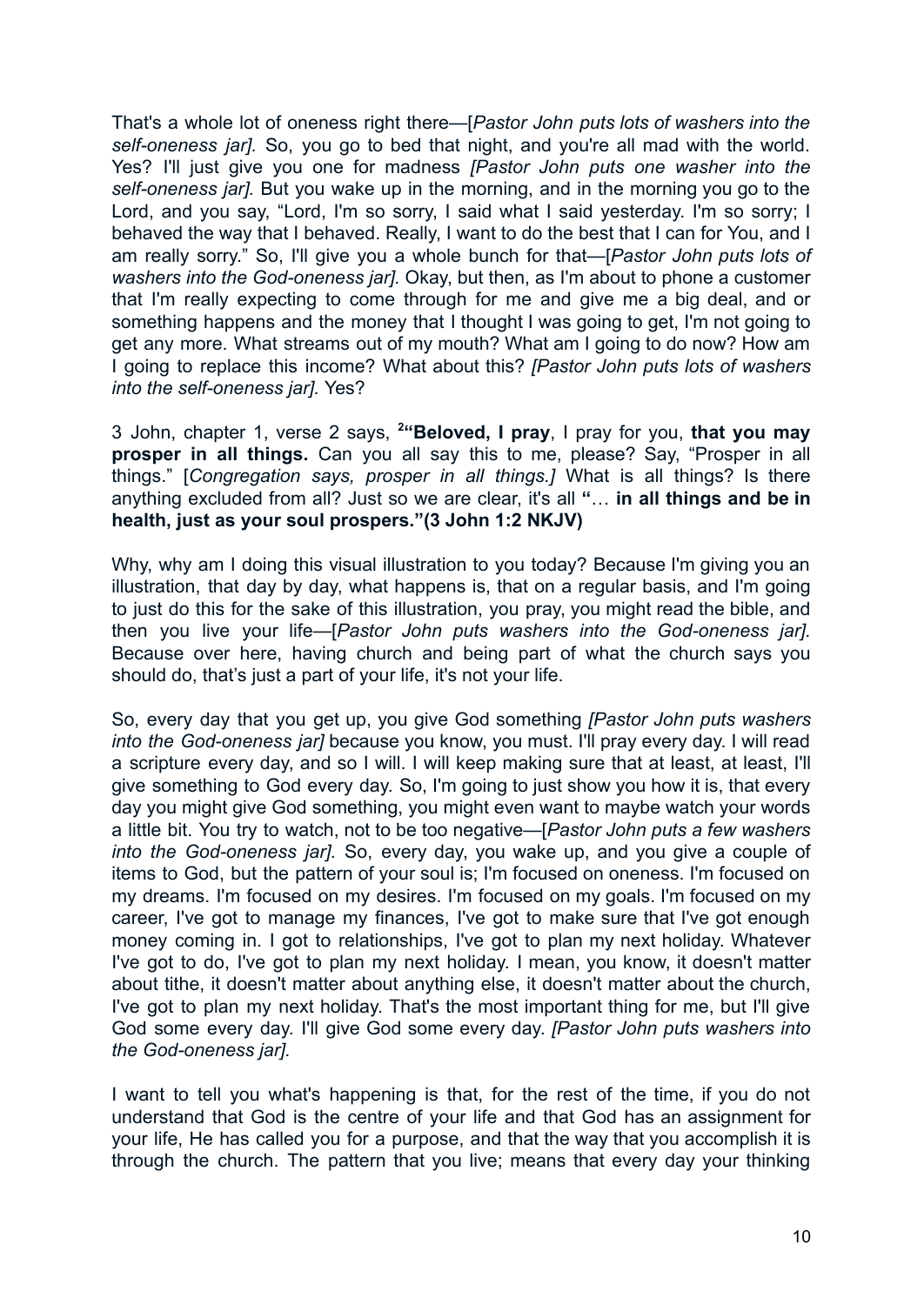and your energy and your life source and your dreams and your goals and all of the things that you manage, you manage for yourself and it keeps going into this jar. *[Pastor John puts lots of washers into the self-oneness jar]*

So, remember I gave a few days *[Pastor John puts washers into the God-oneness jar].* It's a very slippery thing. So, I'm just going to add a few here every day *[Pastor John puts lots of washers into the self-oneness jar]* because the amount of energy, your currency that you are using, that you are investing. Where is it that you are investing your currency? It's in your thought life. *[Pastor John puts lots of washers into the self-oneness jar]* It's in the futility of your mind. It's in the world system that is dark, and that wants you to live like them and achieve like them and behave like them and look like them and speak like them and do everything that they want you to do. *[Pastor John puts lots of washers into the self-oneness jar]* And so every day you go into the world system, and you are not purpose-driven, assignment driven, Ecclesia driven, God-centred, you keep putting currency into this self-oneness.

Then your soul, your soul, this investment is happening into your natural world and into your soul. [*Pastor John refers to the self-oneness jar]* Where does this investment happen? *[Pastor John refers to the God-oneness jar]* This happens in your spirit, but the Bible says you must guard your heart because out of it flows the issues of life. Everything about your life is going to come out of your heart. Whatever you let through your soul is going to be what drives your life. God wants you to feed your spirit. This is the currency He wants you to feed. He wants your currency to go into this bank account. *[Pastor John refers to the God-oneness jar]* I've just been standing here just for a short while, and I've been doing this. I wanted you to see that this happens all day. Every day, 90% of what people are doing, more than 90% just about, all the time, they just keep feeding currency into this. *[Pastor John puts lots of washers into the self-oneness jar]* This oneness here. Dreams, goals, desires. Where am I going to spend my money? How am I going to improve my career? Where's my next holiday rest? Where? I've got to look after my health. I got to do all this kind of stuff. I've got to have relationships. Relationships? What kind of relationships are you having?

So, now I'm going to talk about relationships because this is the real thing. The world has gone crazy about how your relationships with the rest of the world is—based on a thumbs up or a thumbs down. I like you. How many views have you had? How many likes have you had? How many people are connecting to your Instagram, to your Facebook, to whatever? If you're not of that generation, and that doesn't matter to you, then you have a cultural system, that your relationships are tied to the people that are in your cultural, environmental system.

So, the tendency that we have in this world is to want to please the people that we want to, to have their response back to us. It's called the law of reciprocation. If I give you something nice, then I expect something nice back from you. Right? So we live in a world system where relationships have become about a digital footprint much more than face to face. Not only that, relationships have become—what's the foundation of the relationships in the world? Let's break it down to where we started. Your energy is your currency. So, if you're going to have a relationship with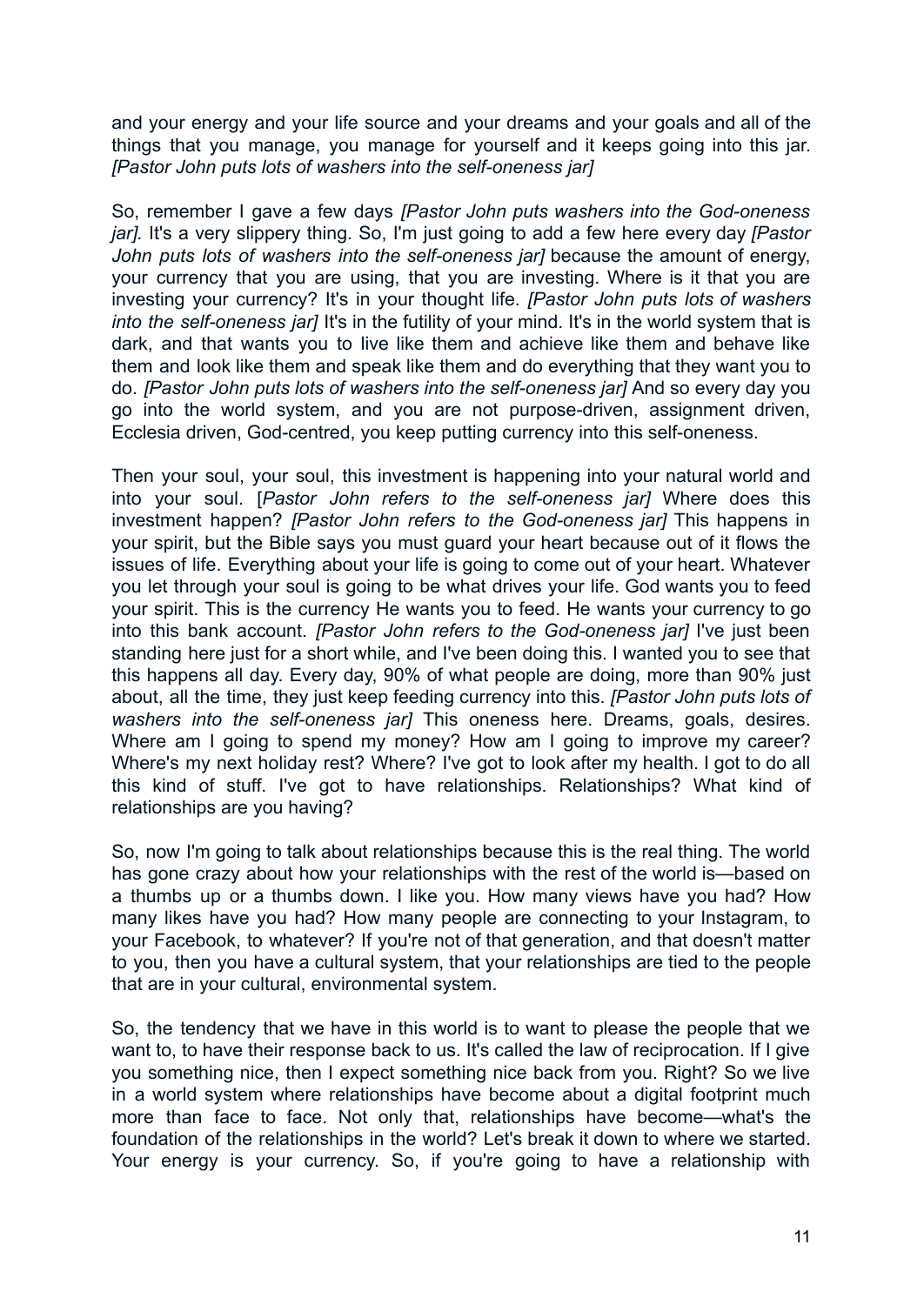someone, what are you wanting out of that transaction? Come on now; you've got currency; it's energy, and your energy will manage your thoughts, your talents, your gifts, your ideas, your inspiration. Whatever it is, your education, your energy must match. So, you've got currency energy. It will be brought to you, and it will come out of you in one of those spectrums.

If I've got the time next during the course of this week because we're going to have a busy week, I'll have another slide ready for you next week to show you a bit more about gifts, callings, talents, and the ecclesia. The way this whole thing fits together, but in the meantime, I just want to show you that if you got currency that you're going to invest, if I'm going to invest in a conversation with you, what am I wanting back from it? I'm wanting something that your energy can deliver to me, and if we're just touching energies at the moment, it's in the hope that there will be some better investment return that I can get out of our energy transaction somewhere down the line. Somewhere down the line, I can call on you to do something for me, or you can call me and then we are engaged in a relationship of mutual benefit—the law of reciprocation, which can mutually benefit us.

Come on, now. Is this how the world system works? It's called the kingdoms of the world and the glory thereof. So, how does God work? God says, "Stay connected to Me because if you're in union with Me, what's going to happen? You're going to ask for things that I lead you to ask for. You're going to speak things that I lead you to speak. Then you're going to have abundance in life that you didn't think you could ever have." You are now in union with Him. I ask you, if you're in union with Him, what is His main desire for you to accomplish? Let's just use Jesus as an example. What was it that He wanted Jesus to accomplish on the earth? Jesus told us the story, He says, "I haven't come to condemn the world, but I've come to save the world. I've come to give the world life and life more abundantly. I've come to destroy all the works of the devil." And ultimately, He came to pay the price to die so that He could save everybody for the rest of eternity.

So, I ask you, "Where did Jesus' dream come into the picture that maybe I should get married? Where did Jesus' dream come in?" Did He set a goal for Himself, that maybe by the time I'm 30, I should have five houses? Because after all, I'm divine. So, by the time I'm 35, I should have multiplied my five houses into 10. By the way, listen, I can multiply bread. I can tell Peter to go fishing. I can build an empire for Myself. Can you tell me where those dreams came into the account? Where His goals were oriented? Where was His desire for natural earthly things? Did He, did He, did He really desire the honour of men, the respect of men?

Do you think what was important for Jesus, that He got liked? In fact, I can tell you that one time Jesus preached a message, and He said, unless you eat My flesh and drink My blood, you can have no part of Me, and everybody left Him except His twelve. Then He turned to His twelve, and He said, "Oh, you're going to leave Me also?" They say, "If we could, we would, but we know You have the words of life, so we'll hang around You."

Jesus didn't come to the earth to get liked. He came to fulfil the will of the Father.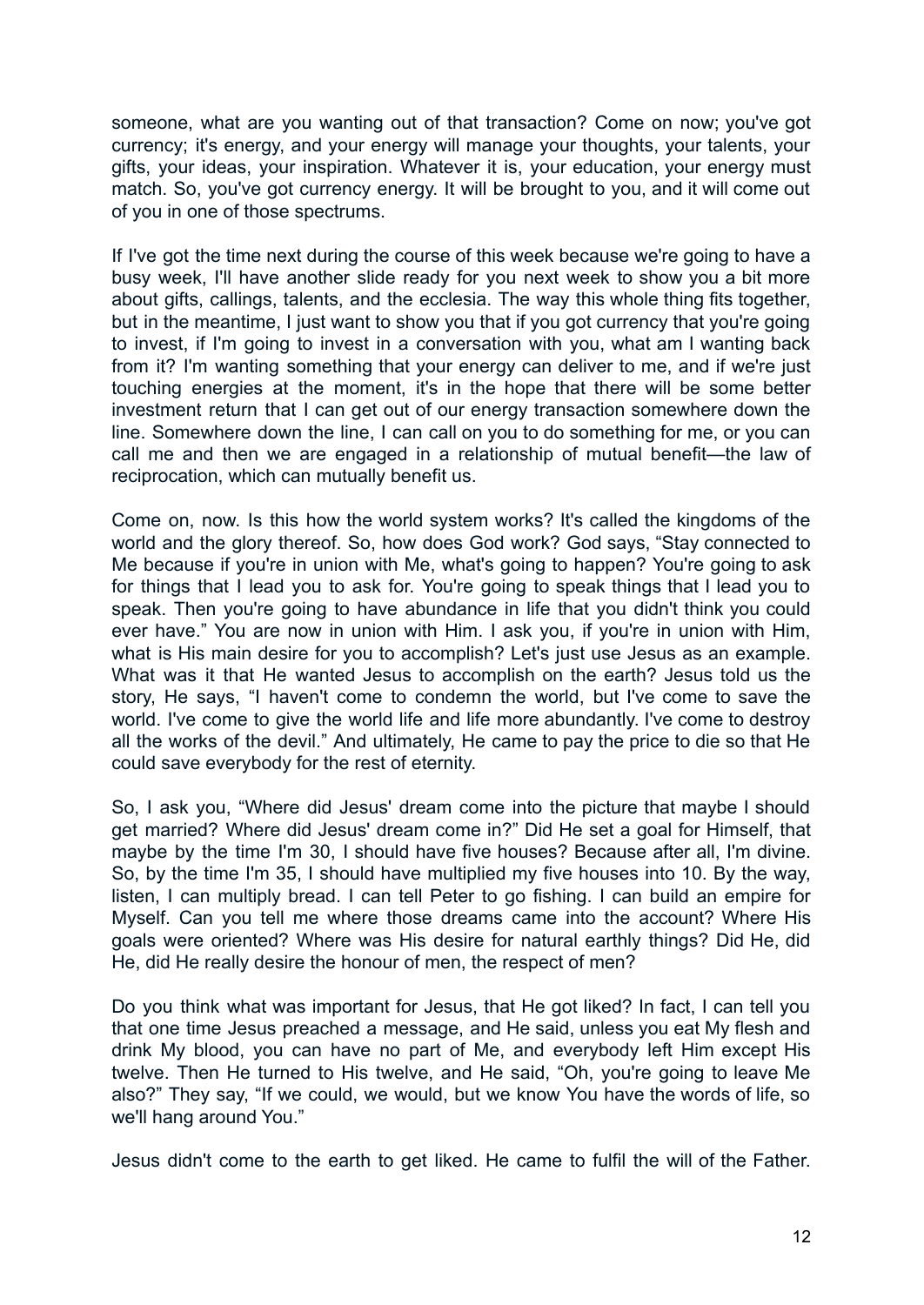What makes you think that Jesus will birth you into the earth so that you can just go about buying houses and doing stuff that's important to you? I'll pursue anything I want to, any dream, any desire, any goals; I'll set them all for myself, and I'll have whatever I want to have because I can because I'm smarter than anybody else. I've got more passion, and I've got more drive. I've got talent. I've got a gift to make things happen for myself. So, I'll go for it, and I'll give some time to the church. "Don't worry, church, you'll be alright. I'll give some time to you. God, I recognise You, God, and I've got eternity to worry about. So, I'll go to church, and I'll praise You. I'll ask for repentance every week, but don't touch my dreams. Don't touch my goals. Don't touch my desires because I got it all figured out from finances to career, to my holidays, to my relationships and the church too. I got that figured out."

Pastor John, you're being a bit, you're being a bit tough. I'll tell you what I'm telling you is I'm telling you where your soul is at. Maybe not this church, everybody else watching out there. Why am I speaking like this? Because if nobody tells you the truth about your soul, then this scripture cannot come to pass. **"Beloved, I pray that you may prosper in all things and be in health, just as your soul prospers." (3 John 1:2 NKJV)** The prosperity of your soul is not how good you feel; the prosperity of the soul is your union with Him.

So, the Greek word, and you know, the church went through a whole lot of things about Greek definitions for a long time, doesn't mean to say that good from now, from time to time. You know, it's good to find out, but the Greek word says, *succeed in reaching* or *to have a prosperous journey*. So, if you put, it comes from two different words that they put together to get to this word, which, and I don't know how to pronounce it, but it's E-U-O-D-O-ō with all the fancy Greek things and little '*goedtjies'* all over the *o's* and the *e's* and the whatever the eyes and, you know… and so, how do you pronounce it? I have no idea; I am going to do it the English way. I think it says, "*eodu"* – It sounds like *Yoda*. But no, no. Eodu: to prosper.

Actually, the two words put together are: *to be helped, to be successful and to have a journey*. So, actually, if you put the words together, it says: *to lead by a direct and easy way, to grant a successful issue*. So, if you put the two words together, and this is the way that I'm reading it to you, is: *to be well and to be well off in your journey* as you go about your life business. That is almost a direct interpretation, a bit expanded of the word to prosper: *to be well and to be well off in your journey* as you go about your life business.

So, can I read the Scripture to you again? <sup>2</sup> **Beloved, I pray that you** be well and that you be well off as you journey and as you go about your life business, **in all things and be in health,** be well **just as your soul is** well. **(3 John 1:2 NKJV).** To be well is to be connected in union with Him. It's not because I wake up in the morning, and I'm happy, and I can whistle in the shower. The Amplified Bibles is pretty good at it, and I'm going to just say it because the New King James says, **<sup>2</sup>… prosper in all things and be in health as your soul prospers.** The Amplified Bible says, **<sup>2</sup> … [that your body] may keep well, even as [I know] your soul keeps well** *and* **prospers**. **(3 John 1:2 AMPC).** It's that whole context of; *keeps well as you journey through life*, in all the business of life.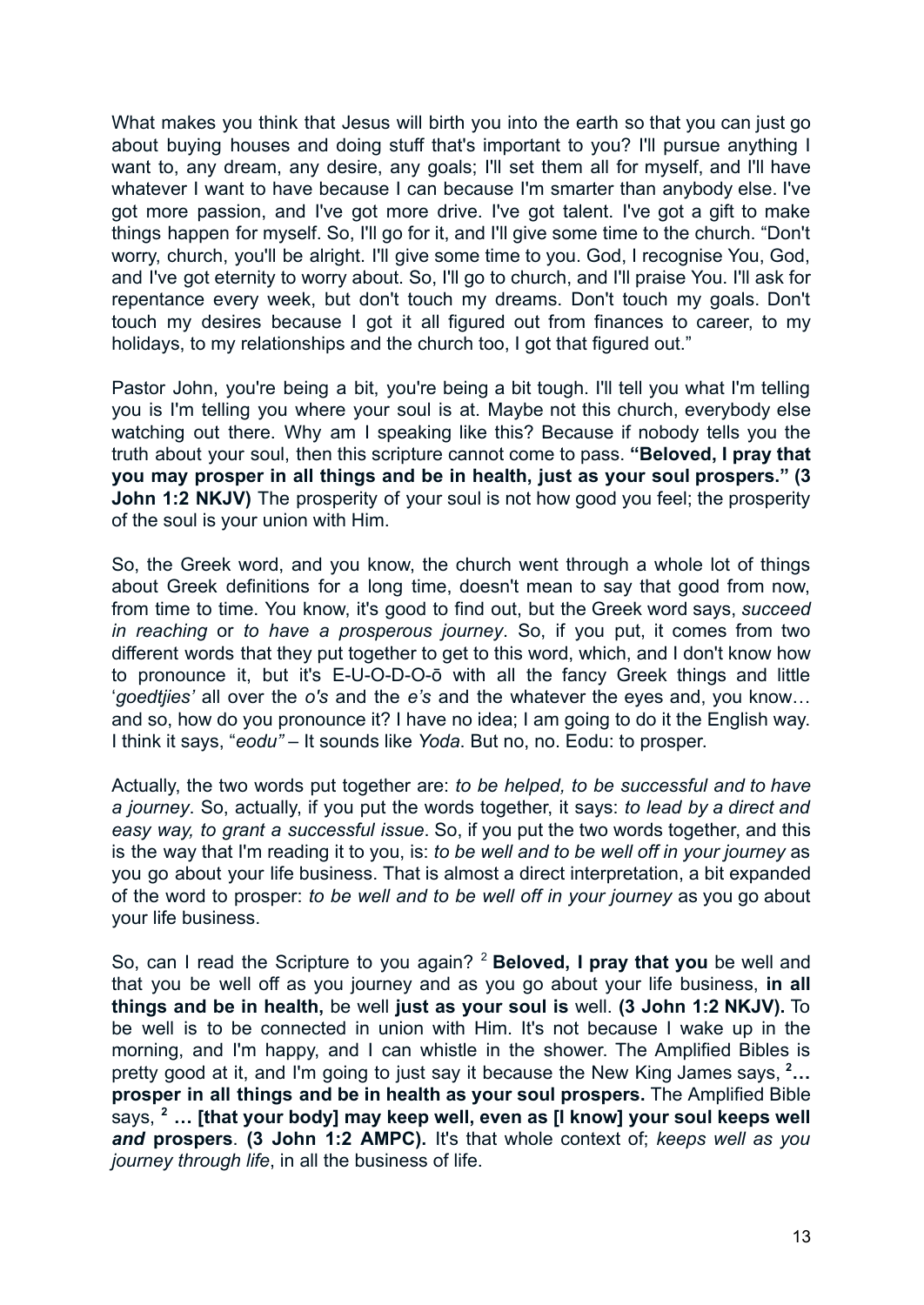So, how many of you want to have life, God's way? Come on, do you want life God's way? [*Congregation: Yes.*] Then you got to have this union with Him, and you got to say, "I'm putting God at the centre of my world. *[Pointing towards the diagram]* And I understand that the body of Christ, we are all together in this deal. Every single one of us has an assignment, and my job is to be in my assignment because my assignment triggers yours." Come on; this even happens in the world. It's just fake. It's just a counterfeit because the world, this is how they say, "I got a gift. I've got a talent. I've got a calling. Let's exchange currency; energy. Come on, let's use your energy currency so that we can exchange things so that my gift, my assignment, and my wellbeing can trigger yours." If we can trigger each other, then we can have something going.

Come on, isn't that how the world works? It's the kingdoms of the world and all the glory of it. So, how does God work? Let Me work in you, and then the gifts that I've given you will trigger the gifts in other people, and if they have union with Me, their gifts trigger your gifts. As our gifts trigger each other, we begin to look like the body of Christ. We begin to behave like Jesus. We begin to talk like Jesus. We begin to rule and have dominion and authority like Jesus. Then we have the ability that says, "Whatever you bind on earth is already what is bound in heaven*."* And therefore, what you bind on earth is already bound. So, that when you are binding something, you're doing it because it's already bound in heaven, and God backs you because you're all on assignment together.

Now, we're not just living an ordinary basic Christian life that says, "I'll pray when I feel like it", so then, Matthew, chapter six, I've got two more scriptures, and I'm done. But you're enjoying this; this morning? [*Congregation: Yes.*] Okay, so you give me permission to preach another hour, right? [*Congregation: Yes, please. Laughing.*] No, I'm nearly done. Nearly is one of those words that you can't actually, you know, define. You can't actually hold me to anything because it's nearly. My definition of nearly and yours might be different. That's how the devil works. I'll nearly give you the glory. Just chase the kingdoms of the earth, just chase it. And you nearly get it, and you nearly get it, and you nearly get, it just doesn't quite happen. Come on, that was a freebie [*Congregation laughing*].

Matthew six, verse 31 says, **<sup>31</sup> "So then, forsake your worries! Why would you say, 'What will we eat?' or 'What will we drink?' or 'What will we wear?' <sup>32</sup> For that is what the unbelievers chase after… (Matthew 6:31-32 TPT)** Come on, who are the people, unbelievers? Those people that have a futile mind. So, next time you're going into a business meeting, just remember that the person that is sitting opposite the table, that you want their business, they have got futile minds. They're blind to the things of God; they walk in darkness, and they walk in their own desires and their own ways.

You must remember this because when you sit there and you walk in the assignment of God and the devil, and that's this business that you want, it is coming your way. You're working, and you're operating with God and the Ecclesia and assignment. Let me tell you, there is nothing you can't ask, and the Father won't give it to you. So,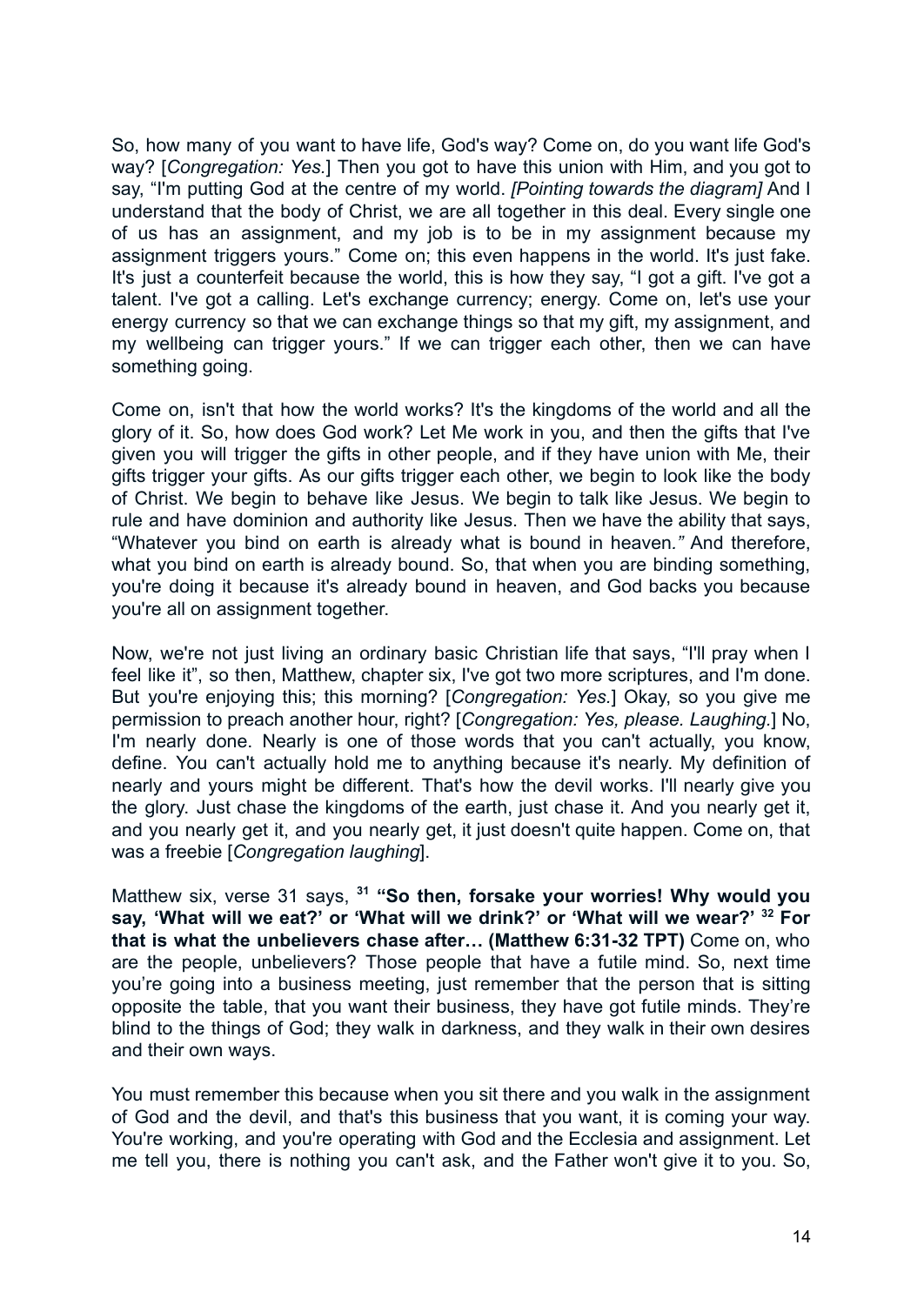you understand that their futile minds may not understand it, but they will want to give you stuff that they don't even know that they should be giving to you. I've had this many times in business because even when I was in business, my whole life was about the church. My whole life was about Jesus Christ as the centre of my world. I watched my words; I spoke words of faith. As I kept learning how to use my words, and how to put my faith out there. I got better at it.

By the way, this is not a journey that you get this right once and for all. This is a lifelong journey. Amen. I know, I mean, many, many times this happened, I would go into a deal, and I knew that actually, the guys that had a bigger name then the company that I represented, they had more machines in the field. They had better service opportunities. They could say they had a whole lot more things going for you. And if you're a smaller company in a bigger world, there's a lot of stuff that's against you, but they have futile minds, and God works on them. If I stay in faith, it doesn't matter how big the Goliath Corporation is; that's coming against me. All I need is God's wisdom. I just need a sling and a stone.

I ask you, "Why did David take five stones?" Because David was a Prophet. He took five stones because God was prophesying that the stone that you need at the time is the stone that God will use to destroy the giant in your life. It's the fivefold ministry. He only needed one stone; he never took five, four more stones for backup. He put five stones in his pouch because he was being prophetic. He took the one stone out, he slung his sling, and God directed that thing at bullet-like pace, and it hit that Goliath right here [*Pastor John pointing to the centre of his forehead.*] It didn't kill him, mind you; it just knocked him out. He still had to go and take that sword out and cut his head off.

I want to say to you; you might have the fivefold ministry, the church that you're involved in now, things might be happening in your life that knockout blows are beginning to happen. There are giants that are falling in your life. Don't leave them lying there. Go kill him once and for all. Cut it out of your life. Destroy it. It can never get up again.

Be sure there are brothers, and you can read it. Goliath had brothers, and they tried to kill David later. Then the mighty men of Abishai had to come and rescue him. And they said to him, "Listen, you killed enough Goliath's and enough giants already, leave it up to us, we'll do the job." In other words, the anointing that's been on you all this time it's on us now. We've got it covered. Hallelujah.

I'm telling you all the giants that have been killed by Oral Roberts, Kenneth Hagin, Kenneth Copeland, Jerry Savelle. Their brothers are still on the earth today, and they're coming after us. But the anointing that they used to kill those giants, that anointing is upon us. This is why we want to live in this legacy. We don't want to live in anybody else's legacy. Hallelujah. Praise the Lord.

So, don't worry about what you're going to eat. That is what the unbelievers chase after. Verse 33, **33" So above all, constantly chase after the realm of God's kingdom and the righteousness that proceeds from him. Then all these less**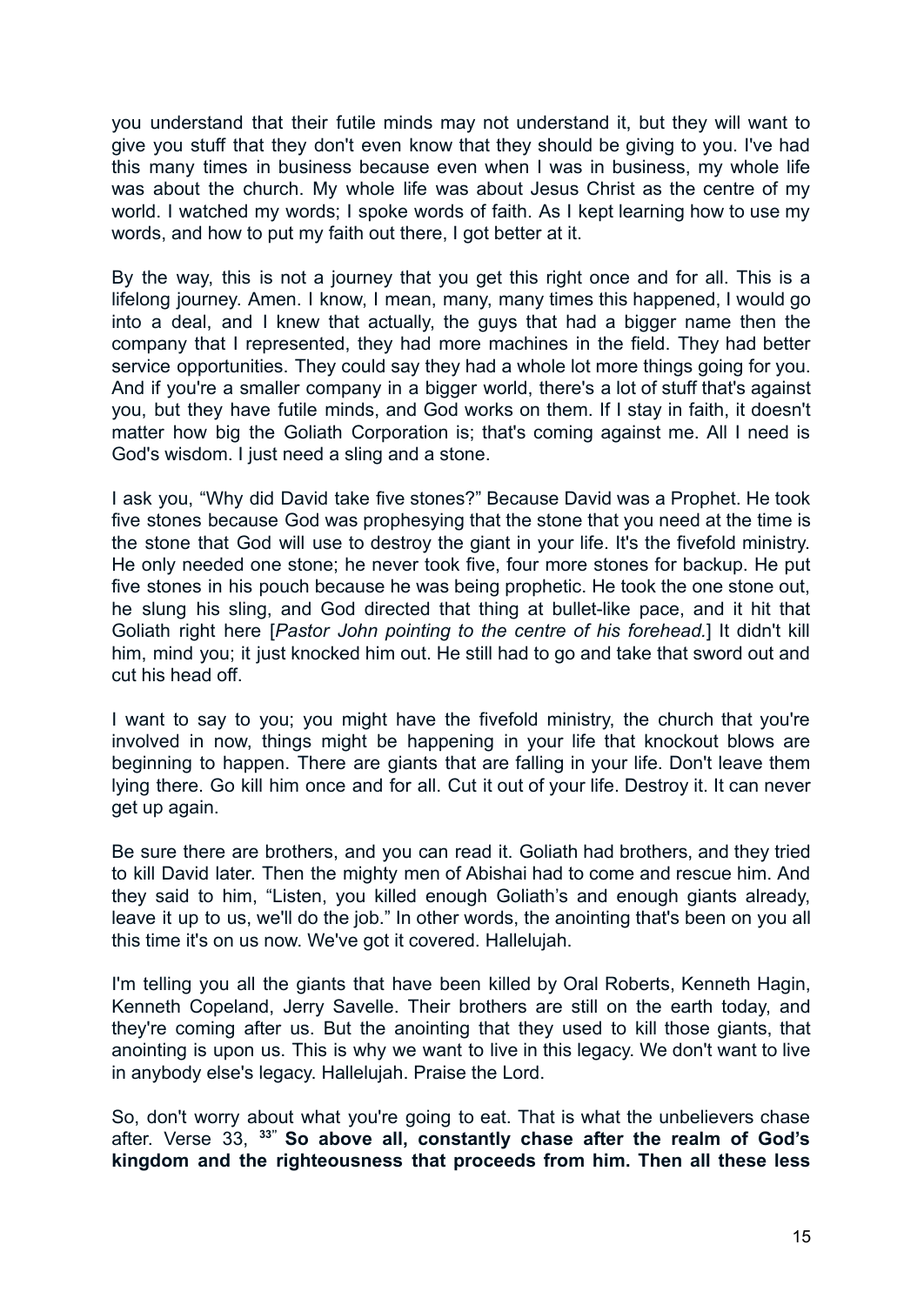**important things will be given to you abundantly. (Matthew 6:33 TPT).** So, I'm going to ask you, it's a loaded question here, but I'm going to leave you with this loaded question today. I'm not even going to read my last scripture; I'm going to leave you with this loaded question. The question is: Do you want cars/houses? Do you want freedom from financial insecurity? Come on, come on, I'm allowing you to put up your arm because we all want that. Hey? What's the best way of getting that? Come on, what's the best way of getting that?

It's not this [*Pastor John pointing to the Self-Oneness slide on screen*]. This here is the way the world says you got to get it. This [Pastor John *pointing to God slide on screen*] you don't even have to think about it, it just comes. It just keeps coming as my soul prospers with well being because I'm in union with Him. So, this money just arrives, and this house just comes. I'm not saying that you don't have to make sure that you have the stuff in order that the world system requires you to have because that is still necessary. I'm saying that God brings things to you that only God can bring it the way that He can bring it, and until you start having that experience, then you just believe that, and you keep filling this jar [*Picking up self-oneness jar*] with your currency all the time. This is your currency; you keep filling it, and then this [*Picking up the God* jar] stays much smaller.

And so, then when the time comes, and you really need God, where's the heavyweight of your currency invested? So, then you want this amount of currency, but you want it in this jar. God says, "You can't have that because you don't know the ways of God. You don't hear from Me. You're not used to listening to Me. You're not used to giving currency; energy to Me. You don't know My ways. You're not vitally connected in union with Me." So, "I need fruit here, Lord, I need fruit". [*Pastor John lifting the God-oneness jar]* "Sorry, it's been cut off." "When did that happen?" "When you were disobeying me, I had to prune you." "But Lord, I'm in a critical time of my life. I need you to intervene." Hello? So, then it doesn't happen the way that you want it to happen, and you need it to happen because all the way… you just wanted God, "Ah, ah, ah, I'm already part of the church, you must answer me." "Oh no, you've been giving all your currency to yourself-oneness, your own dreams, your goals, your own desires. I'll have what I'll have, thank you." Hallelujah

So, the Holy Spirit reminded me this morning when I was praying just before I came in here. He reminded me to say this to you. Have I spoken this message? Do you think that I have preached this message because me, Pastor Sharon, and I, or this ministry needs your money? Do you think I'm trying to get money from you? What do you think? Why do you think God is bringing this message to you? So that He can get money to you. You need to be obedient to God with tithes and offerings that you need to do. Why? Because the only way that you can be free to give tithes and offerings is when you have God the centre of your life, and you understand that as I'm part of the Ecclesia, then God will use my money for His glory. As He uses my money for His glory, it comes back to me in abundance. He promotes me, and He increases me. He removes politics out of my way so that I can get promotions that I won't normally get. He brings business deals to me that are all set up for someone to align their back pocket, and before they know it, and they wipe their eyes, *[Pastor John snap his fingers]* God's made a way so that you get the business.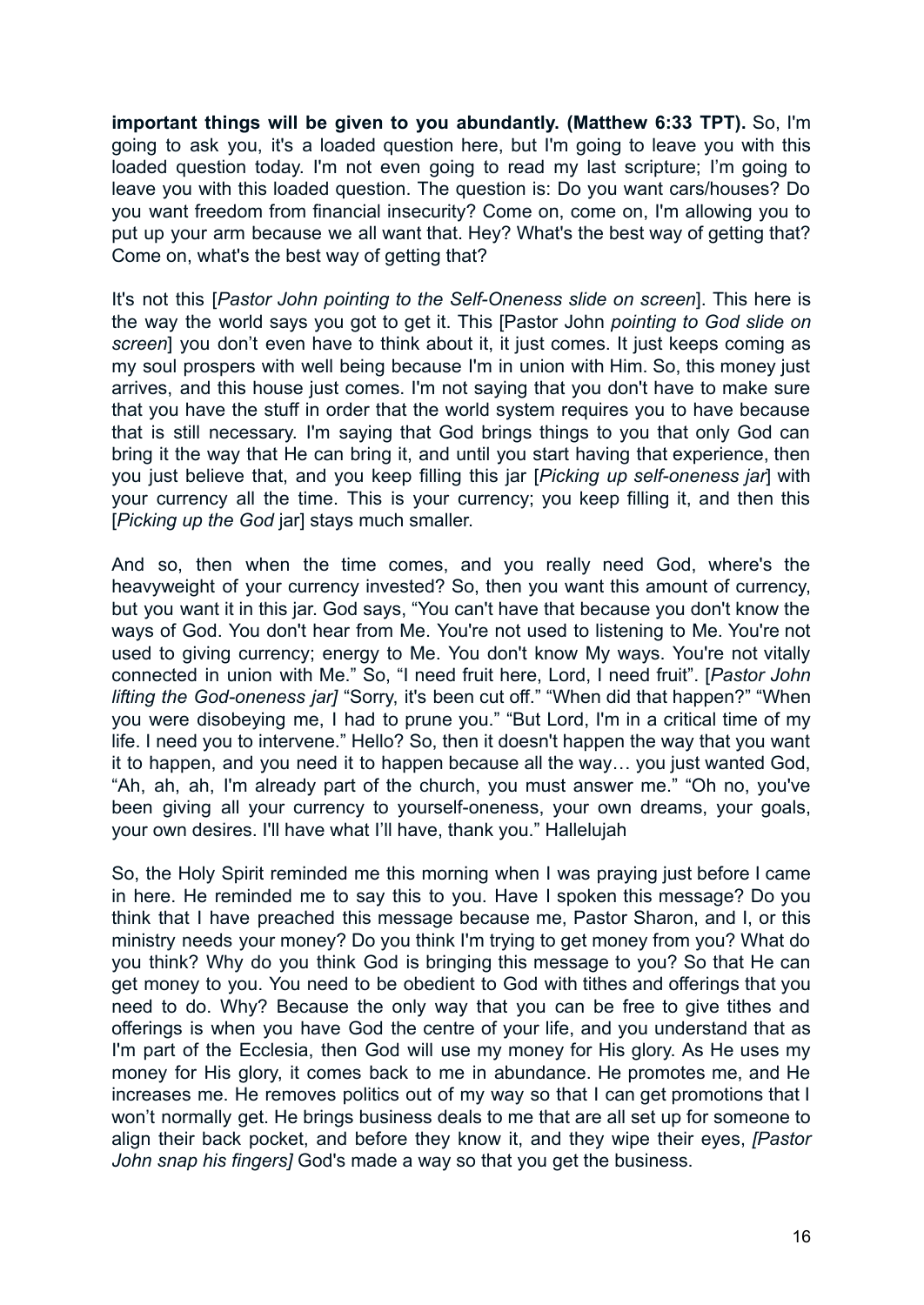So, awh, but what about corruption and under the table money? Stick with God, and He can bring favour to you that no corrupt money can ever bring to you. What about relationships? Well, listen, if you're especially to the young people here, if you're chasing after relationships, it's all about this. *[Pastor John referring to the self-oneness jar*] But if you're chasing after God, and you are making Him the centre of your world, and the centre of your life, then He will bring into your life, and He will bring the relationships into order.

But Pastor John, I'm lonely, and I need friends. Well, why don't you become a friend to someone? Well, isn't that because Jesus will actually lead you to become a friend to someone? Well, Pastor John, I'm really not good with people. So, I don't know how to become a friend to someone. Well, why don't you pray for a few people? Every day, just pray for a few people. Lord, I'm going to pray for the MiXchanges this year that You will bless them, You will increase them, You will have them encounter You in ways that no…just pray for somebody, pray for me, pray for Pastor Sharon, pray for your business colleagues, your business friends, pray for them and say, "Lord, I'm sowing the seed so that friends can come into my way because I'm putting You first in my life." Relationships that are in order are always productive and fruitful.

Relationships that are out of the order of God are always going to be self-centred relationships. Self-centred relationships will be about what can my currency exchange with yours so that we can mutually help each other's dreams, goals, and desires come to pass. God centred relationships that are an assignment or an ecclesia; God says, "Don't even worry about your relationships. Everyone you have will be fruitful and productive."

If it's in your heart, that you want to have a life partner, and you want to have some fruitfulness in that area. Just put Me first, but Pastor John, I've been … you know, listen, um, if you're a girl, excuse me, but my body clock, you know, I'm getting older, you know, collagen and estrogen and all of these things are against me. There are younger girls that can appeal to guys. I'm missing out here. So, I better go chase after guys. You're doing what? You're doing why?

Well, why don't you just put God at the centre of your world? Yeah, but I'm not necessarily going to be satisfied by Him. Oh, really? Well, maybe that's the problem. Because if He can't satisfy your desires and your dreams, and He can't satisfy you inwardly, then no other person can. If you're a Christian, and you want to know why marriages fall apart, it's because they don't put God first place. That's the centre of their world. *[Pastor John referring to the self-oneness jar*]. So, there's nothing satisfying about the relationship. Even if you stay married, you don't have a satisfying relationship because God's not the centre of it.

If you're a young man, that's got more testosterone than you know what to do with. And you say, "Yo, I'm in the prime of my life here. This is the time to attract the good looking girl." Well, I want to say to you, why don't you use your testosterone to follow God? Let Him manage it through the ecclesia. It's quiet in this church; it must be because you are thinking. Must be because you're taking it all in, right?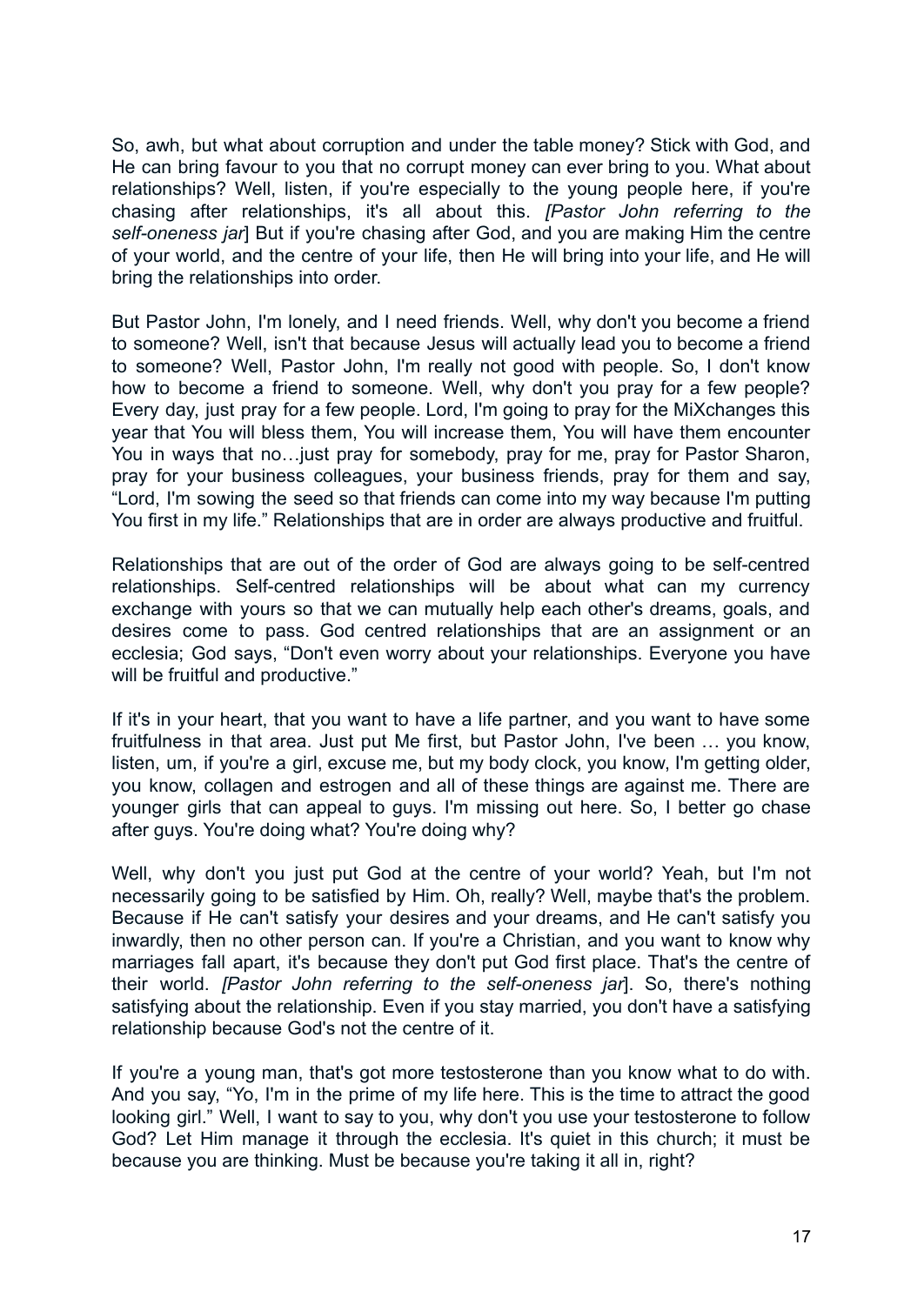My walk with God is real. It is as real as touching this iPad. My walk with God is more…actually; it's more real than this. Because when I wake up in the morning, and I say, "Good morning, my Heavenly Father," He's so real in my spirit that I know that His presence in my heart is more real than anything. I know that when I say, "Good morning, my Heavenly Father, and I'm here today to just praise You and thank You for Your goodness." Sometimes I will watch the sunrise, and sometimes I'll be in a different place, and I'll just be worshipping Him, and thanking Him, and praising Him for the fact that He has called me, that I have life, that I have breath, that I have another day that I can wake up, and my gift and my callings can serve Him and serve you. As I worship Him, and I give Him, He's more real to me than you sitting in your chairs.

I couldn't do this job if He wasn't that real to me, because let me tell you, when you do this job, you have all kinds of attacks against you, from people and the enemy through people. Just enemy by himself all by himself against your mind and against your emotions and against, ah, well, are you really called? Are you really the Son of God? Oh, did you really get it right with that family? Did you really get it right with that person? Did you really hear God about this? You don't think the devil doesn't try to undermine me all the time? I couldn't do this job if it wasn't for my Father. You are my Father. I worship You, and I do this for You. I love the job that I do because You placed me here.

When you wake up in the morning, and you go to work, and you got things to do, you wake up in the morning, you say, "My Father, I'm going to work today because my work is my worship. As I'm working to earn money, I'm giving You all of my currency. You will do things through my work that when my work income comes in, I'm going to worship You with whatever You tell me to do with my natural human currency. I'm going to keep praising You. I'm going to keep blessing You. I'm going to keep worshipping You through and being with all the other people that are in the body of Christ. I'm going to make myself available so that my gift triggers their gift." Do you know what a satisfying life this is, people?

This is the desire of the Heavenly Father. This is the desire of what Jesus came to die for, that we together will look like Him every time we walk together, that we speak together. That's why the Bible says where there are two or three gathered together, not just gathered together in the name of an opinion, or a judgment, or some words that you have to say about a dream that hasn't come to pass. But whenever two or three are gathered together, in My Name representing all that I am, in vital union with Me, there I am in the middle of them, and then anything you can ask will be done for you. Hallelujah. Praise Jesus.

I'll tell you something about this message that I've preached today and the way that God wanted me to deliver it. He said, If you will take this message, you will walk in a level of freedom with God that you didn't ever think possible. Because your life will be dedicated to His worship, he will just do great and mighty wonderful things in you, and through you. Hallelujah. Won't you all stand with me, please? Hallelujah. Praise Jesus.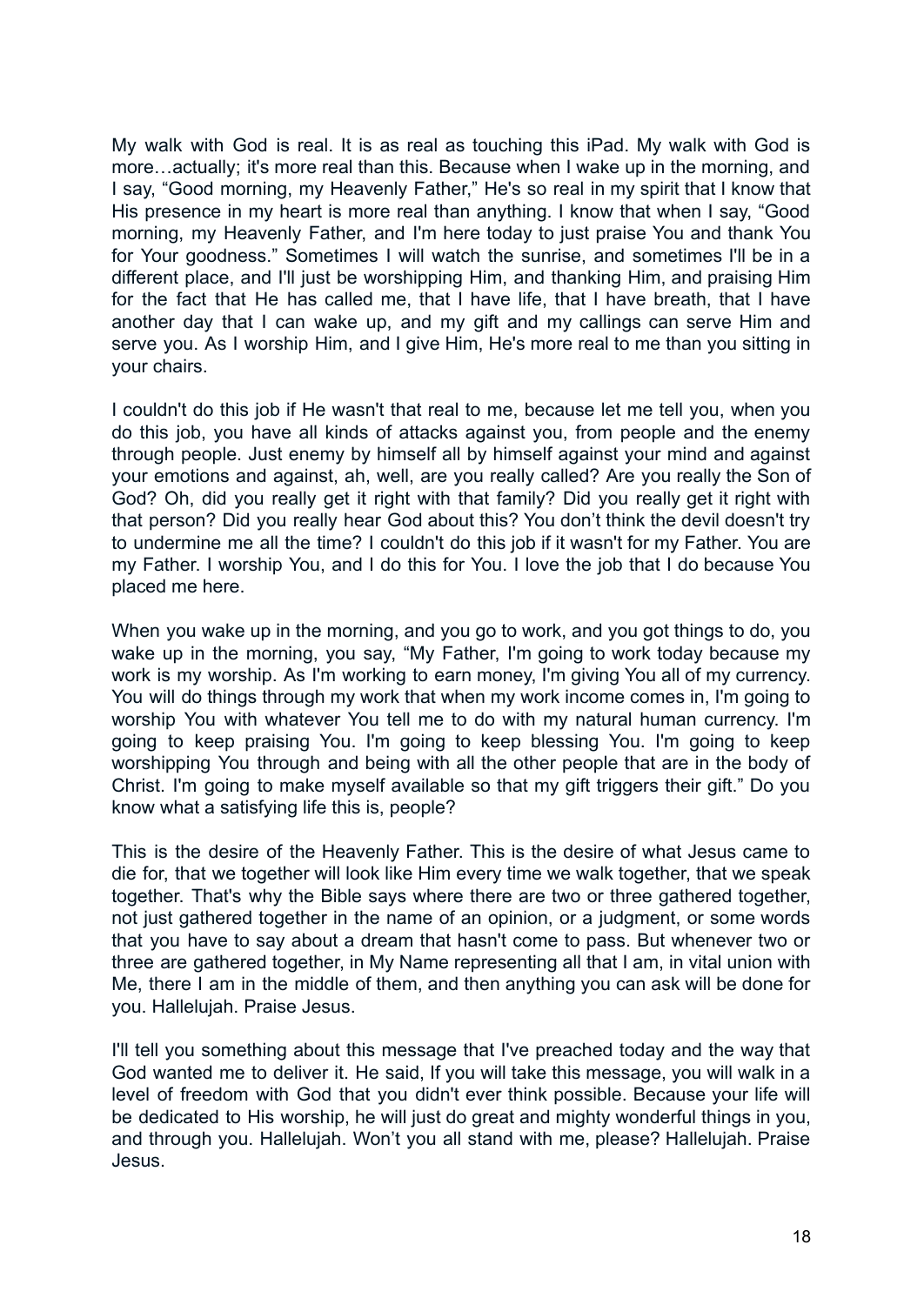And so, I am just going to pray for a minute here. I'm just going to speak. *My Father, I want to say to You that I have delivered what You have put in my heart. I've delivered through my vessel those words that have come out of this vessel in the best way that I know-how. I thank You that You have taken my mind and You've taken my words, and You've taken everything that You've given me, my energy, and I ask You to use it for Your glory, I ask You to magnify Yourself with these words in the hearts of the people. I ask You to magnify Yourself and glorify Yourself. I ask You, Father, that everybody that has heard this and everybody that watches this on any kind of digital platform. I pray, Father, that You will be glorified and that Your church will rise, that Your church will look like Jesus, that Your church will begin to act and talk and behave like Jesus. We will be able to say great and mighty miracles have been done because there is a church that is completely dedicated to His will and to His ways.*

*My Father, wherever I have failed in my human vessel, I ask You that You will, by Your grace, You will bypass my humanity and cause the divine Word, incorruptible seed, to do its work in the hearts of Your people today. That we will never be the same even in my own heart, we will never be the same. We will pursue You, follow You, and serve You with everything that we've got, in Jesus name.*

*Now I pray to You, my Father, and I ask You that You will bless Your people, that no weapon formed against them will prosper. No sickness, no disease, no poverty. No violence will come against Your people, that You protect them by Your Word, and by the blood of Jesus, I pray that You give Your angels charge over them Father, as they go about their daily life, and that they will keep prospering and being in well being as they go about their journey of life. Hallelujah. Yes, Lord, and I pray that You will become more real to them, and Your church will become more real to them than ever before. If this message is not yet fully in their hearts, I asked You, Holy Spirit, to keep bringing it to the remembrance so that they may fully get what You have asked me to deliver.*

*So, I Bless Your people now, Father, in the name of Jesus, not with any blessing that I have in my own self, but the blessing that You have through the Spirit messenger that You have caused me to be. I bless them, Father. Bless them with favour, and bless them with increase and bless them with well being in their life, that they may prosper, as their soul prospers in Jesus' name.* Hallelujah.

Will you put your hand over your heart like this and just say, "I am a son of God. I receive His well being. I prosper in the name of Jesus because my soul prospers because I give it to Him. In Jesus' name." Hallelujah.

Well, I thank you for coming to church, and I thank you for giving me your time and your energy, and may the currency of your energy that you sowed today, may it come back to you in harvests, of ideas and harvests of insights and mysteries, and harvests of relationships, and harvests of blessings, and harvests of favour, and harvests of health, and harvests of relational restoration, and harvest of assignment realignment, and reconstruction of things in your life that have previously fallen